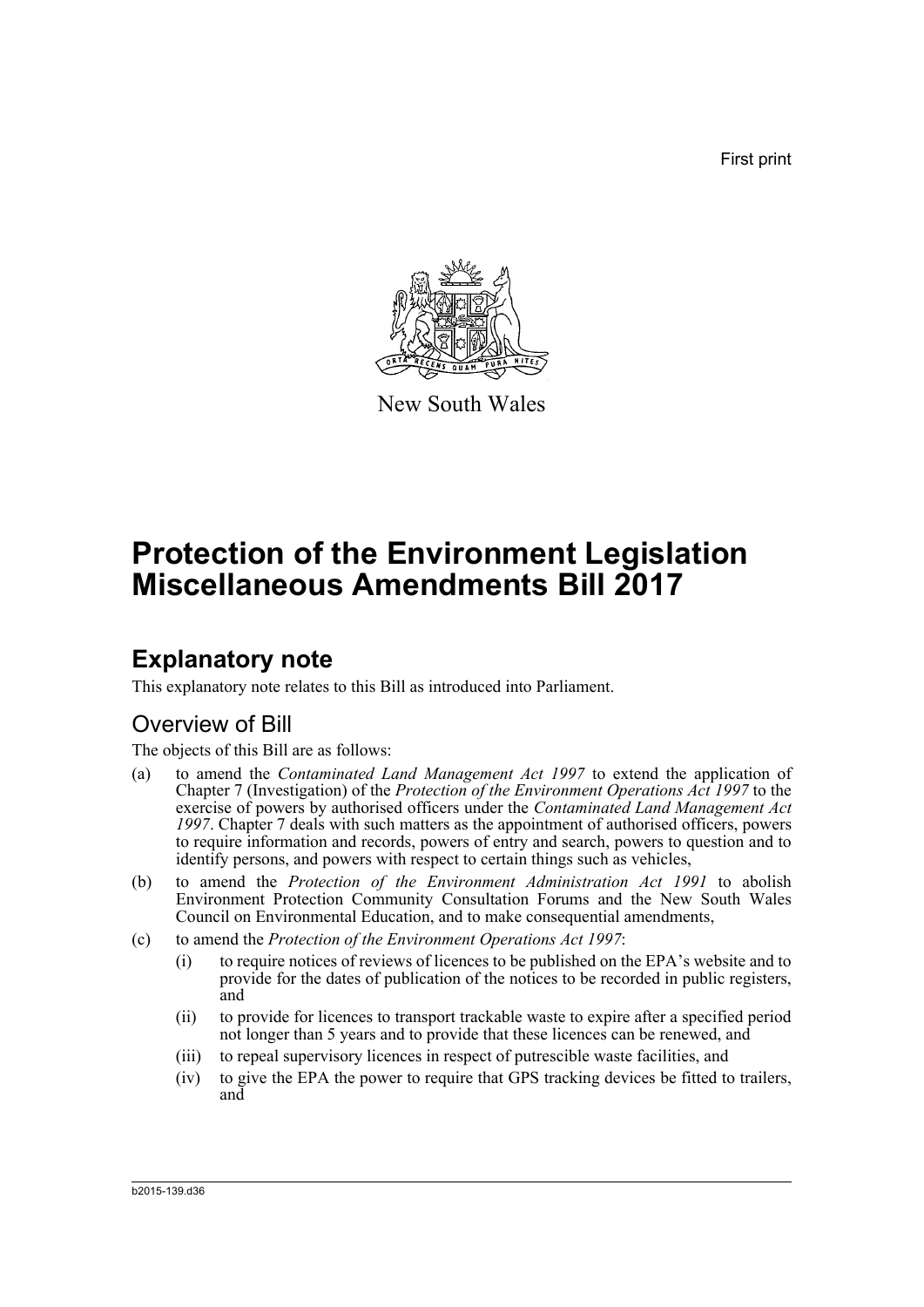- (v) to permit authorised officers to enter premises by means of an unmanned vehicle, vessel or aircraft (such as a drone) but only if it is operated by or under the authority of an authorised officer, and
- (vi) to increase the time within which proceedings for certain offences may be commenced,
- (d) to amend the *Radiation Control Act 1990*:
	- (i) to give the Land and Environment Court, instead of the District Court, jurisdiction to hear appeals against decisions of the EPA and, instead of the Supreme Court, jurisdiction to hear proceedings for offences under the Act or the regulations and proceedings for orders to remedy or restrain breaches of the Act or regulations, and
	- (ii) to provide that offences may be prosecuted by the EPA or persons acting on behalf of the EPA, without the need for the Minister's consent, and
	- (iii) to increase the maximum penalties that may be imposed by the Local Court for offences, and
	- (iv) to increase the time within which proceedings for offences may be commenced,
- (e) to make consequential amendments to the *Land and Environment Court Act 1979* to allow the Land and Environment Court:
	- (i) to hear appeals against the serving of a notice under section 18 of the *Radiation Control Act 1990* to remedy or avoid a contravention of that Act or appeals against certain decisions of the EPA under section 36A of that Act, and
	- (ii) to hear proceedings for offences against the *Radiation Control Act 1990*.

## Outline of provisions

**Clause 1** sets out the name (also called the short title) of the proposed Act.

**Clause 2** provides for the commencement of the proposed Act on the date of assent to the proposed Act, except for certain provisions amending the *Protection of the Environment Operations Act 1997*, which will commence on a day or days to be appointed by proclamation.

### **Schedule 1 Amendment of Contaminated Land Management Act 1997 No 140**

**Schedule 1 [7]** extends the application of Chapter 7 (Investigation) of the *Protection of the Environment Operations Act 1997* to the exercise of powers by authorised officers under the *Contaminated Land Management Act 1997*. **Schedule 1 [1]** is a consequential amendment that changes the definition of *authorised officer* to mean a person appointed by the EPA under Part 7.2 of the *Protection of the Environment Operations Act 1997* as an authorised officer for the purposes of the *Contaminated Land Management Act 1997*. **Schedule 1 [5]** makes a consequential amendment providing for the admissibility in evidence of certain certified matters. **Schedule 1 [6]** makes a consequential amendment omitting Part 9 (Authorised officers).

**Schedule 1 [8]** updates the methods for service of documents.

**Schedule 1 [9]** inserts savings and transitional provisions preserving the appointment of authorised officers appointed under Part 9 before the repeal of that Part by Schedule 1 [6] and extending the application of Chapter 7 of the *Protection of the Environment Operations Act 1997* to investigations begun before the commencement of Schedule 1 [7].

**Schedule 1 [2]** omits an unnecessary definition from section 4 (1).

**Schedule 1 [3] and [4]** update references to the appropriate website on which certain documents are to be published.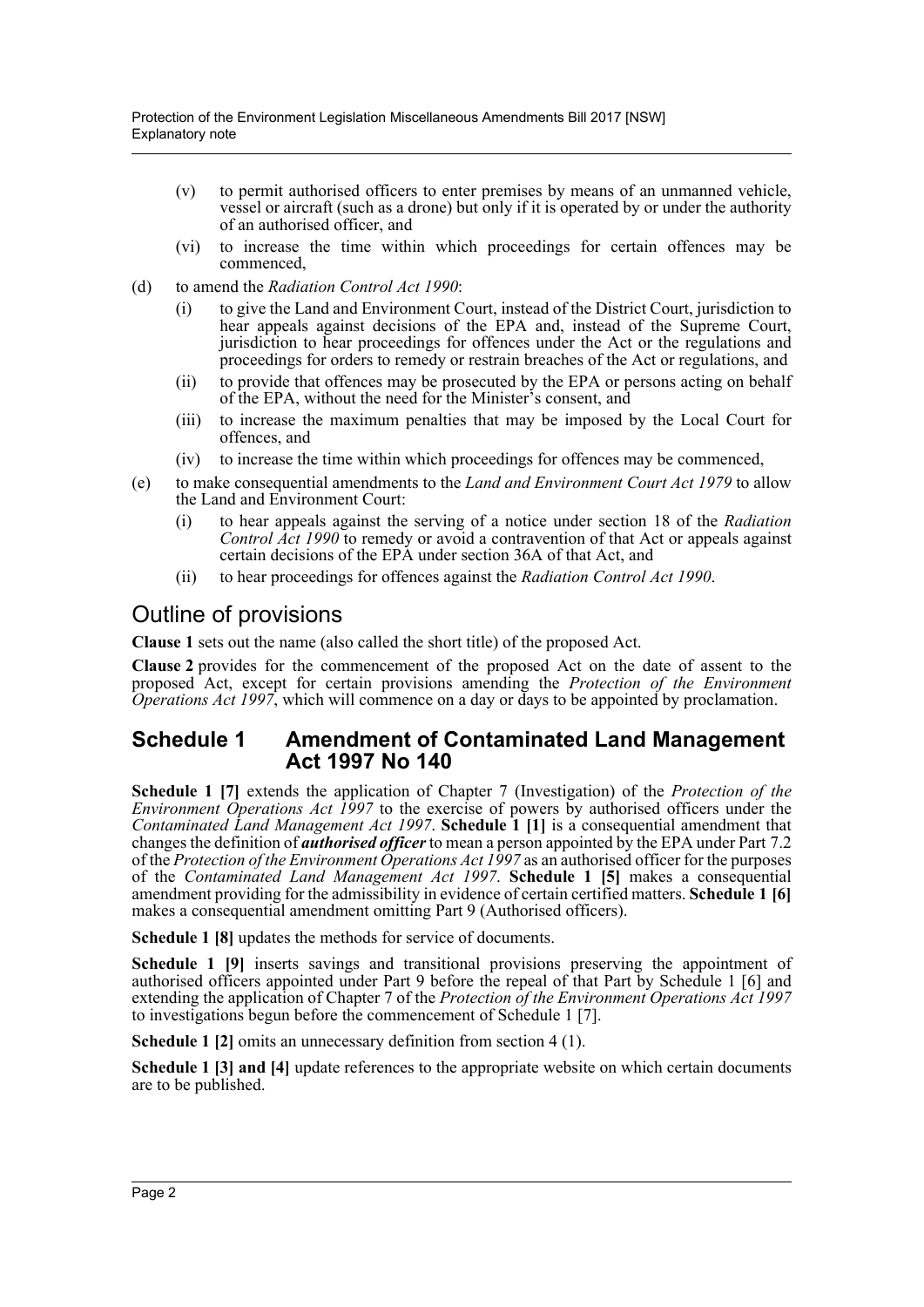### **Schedule 2 Amendment of Protection of the Environment Administration Act 1991 No 60**

**Schedule 2 [4]** repeals Divisions 1–3 of Part 6 to abolish Environment Protection Community Consultation Forums and the New South Wales Council on Environmental Education. **Schedule 2 [1], [3] and [5]–[17]** make consequential amendments. **Schedule 2 [2]** is a consequential amendment omitting the requirement to include in the EPA's report on the state of the environment a statement on the performance of environmental education programs, this being a function of the New South Wales Council on Environmental Education to prepare under Part 6.

**Schedule 2 [18]** inserts a transitional provision providing that existing members of Environment Protection Community Consultation Forums or the New South Wales Council on Environmental Education cease to hold office on the repeal of Divisions 1–3 of Part 6 and are not entitled to any remuneration or compensation because of the loss of that office.

### **Schedule 3 Amendment of Protection of the Environment Operations Act 1997 No 156**

Schedule 3 [3] amends the requirement for certain regulatory authorities to publish notices of reviews of licences in a newspaper to provide that these notices must instead be published on the website of the EPA.

**Schedule 3 [4]** inserts proposed Part 3.6A into the Act containing provisions applying only to licences to transport trackable waste. The proposed Part provides for these licences to remain in force for a specified period, not exceeding 5 years, after which an application can be made for the licence to be renewed. This differs from the duration of other licences, which continue in force until suspended, revoked or surrendered. **Schedule 3 [1], [2], [11], [12] and [15]** make consequential amendments.

**Schedule 3 [5]** repeals section 87 to remove the requirement for public authorities to hold supervisory licences in respect of putrescible waste facilities operated by entities other than public authorities. Operators of putrescible waste facilities are already required to hold an environment protection licence under section 48 of the Act.

**Schedule 3 [6]** extends the EPA's power to require that GPS tracking devices be installed on motor vehicles used to transport waste to apply to trailers. **Schedule 3 [18]** inserts a definition of *trailer* into the Dictionary.

**Schedule 3 [7]** makes an amendment consequential on the amendment made by Schedule 1 [7].

**Schedule 3 [9]** provides that if entry to premises is effected by means of an unmanned vehicle, vessel or aircraft, the vehicle, vessel or aircraft must be operated by or under the authority of an authorised officer. **Schedule 3 [8]** makes it clear that entry by means of a vessel is permitted (the section amended already permits entry by means of a vehicle, aircraft or in any other manner). **Schedule 3 [17]** inserts a definition of *aircraft*. The definition includes drones.

**Schedule 3 [10]** prescribes the offence under section 120 of polluting waters (but only in relation to underground or artesian waters) and the offence under section 144AB of being a repeat waste offender as offences in respect of which proceedings may be commenced within but not later than 3 years after the date on which the offence is alleged to have been committed or evidence of the alleged offence first came to the attention of an authorised officer.

**Schedule 3 [13]** excludes applications for renewal of licences to transport trackable waste from the requirement imposed on regulatory authorities to record in a public register details of licence applications. The amendment made by **Schedule 3 [1]** requires details of each licence to transport trackable waste that is renewed to be recorded in the public register.

**Schedule 3 [14]** inserts a requirement for the EPA to record in a public register the dates of notices of reviews of licences published on the EPA's website.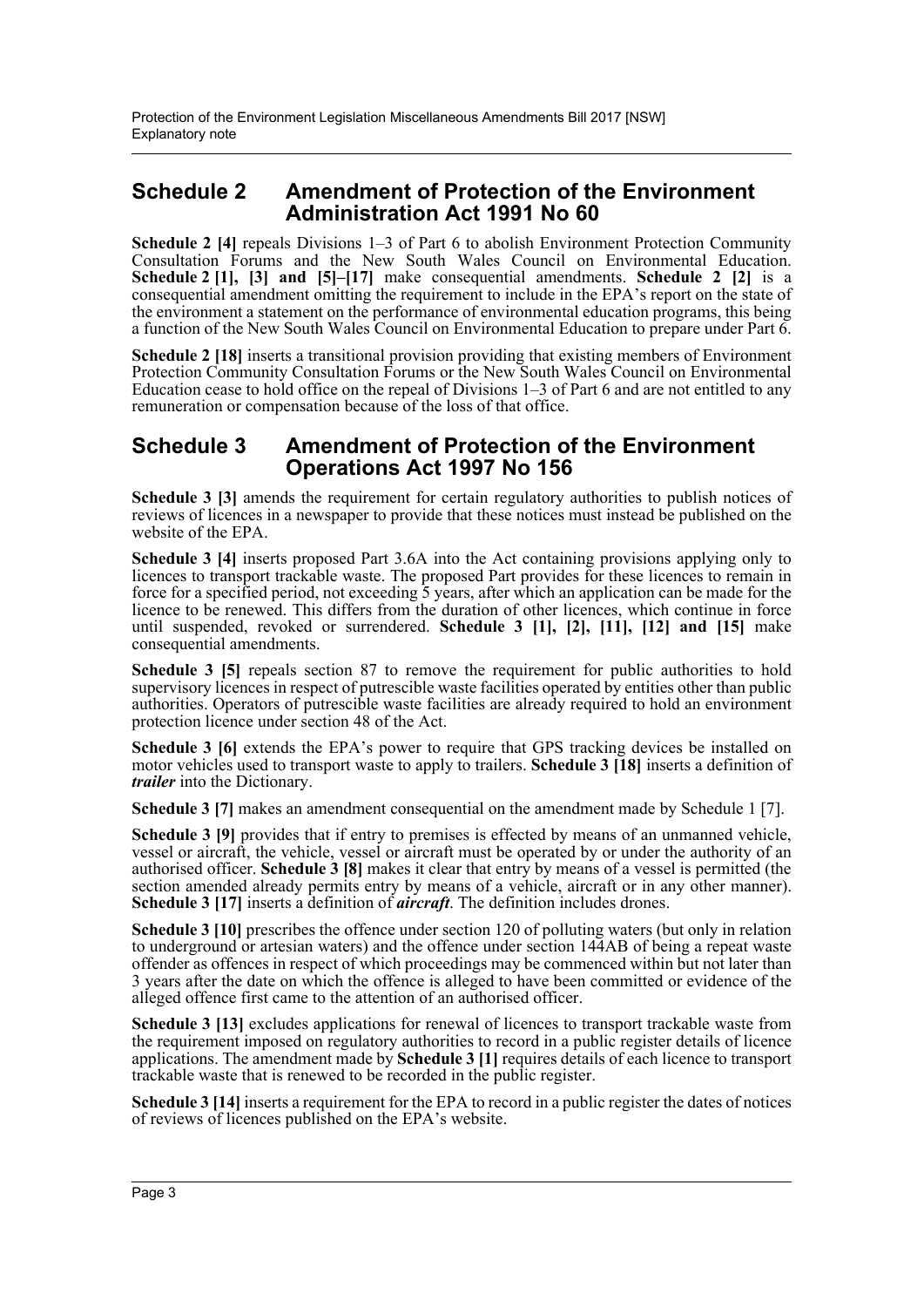**Schedule 3 [16]** inserts savings and transitional provisions that:

- (a) provide for the expiry of licences to transport trackable waste that were issued before the commencement of proposed Part 3.6A, and
- (b) provide that supervisory licences held in relation to putrescible waste landfill sites before the repeal of section 87 by Schedule 3 [5] cease to be in force on the repeal of that section, and
- (c) exclude the application of the amendment to section 216 (6) made by Schedule 3 [10] to offences under section 120 or 144AB if proceedings for those offences could not have been commenced as at the date of commencement of the amendment.

## **Schedule 4 Amendment of Radiation Control Act 1990 No 13**

**Schedule 4 [8]** makes an amendment that takes away the jurisdiction of the District Court to hear appeals against decisions of the EPA and gives the Land and Environment Court that jurisdiction. **Schedule 4 [1]** makes consequential amendments.

**Schedule 4 [2]** makes an amendment that takes away the summary jurisdiction of the Supreme Court to hear proceedings for offences against the *Radiation Control Act 1990* or the regulations and gives the Land and Environment Court that summary jurisdiction. The amendment also removes the requirement for the consent of the Minister to prosecute offences and provides that offences may be prosecuted by the EPA as well as by persons acting with the authority of the EPA. **Schedule 4 [4]** makes a consequential amendment.

**Schedule 4 [3]** increases the maximum penalty for offences that may be imposed by the Local Court from 100 penalty units (\$11,000) to 200 penalty units (\$22,000). **Schedule 4 [6]** makes a consequential amendment.

**Schedule 4 [5]** increases the time within which proceedings for offences may be commenced from 12 months to 2 years after the date on which the offence is alleged to have been committed or evidence of the alleged offence first came to the attention of an authorised officer.

**Schedule 4 [7]** makes an amendment that takes away the jurisdiction of the Supreme Court to hear proceedings for orders to remedy or restrain breaches of the Act or regulations and gives the Land and Environment Court that jurisdiction.

**Schedule 4 [9]** inserts savings and transitional provisions that allow proceedings before the Supreme Court or the District Court that were instituted before the commencement of the amendments made by Schedule 4 [1], [2], [7] and [8] and that had not been finally determined at the date of the commencement of the amendments to be determined as if the amendments had not been made. Schedule 4 [9] also provides that the extension of the time within which proceedings for offences may be commenced made by Schedule 4 [5] applies to all offences, providing proceedings for those offences could have been commenced as at the date of commencement of Schedule  $\frac{3}{4}$  [5]. However, the increase in the maximum penalty made by Schedule 4 [3] does not apply to an offence committed before the commencement of Schedule  $\frac{4}{3}$  [3].

## **Schedule 5 Amendment of other legislation**

**Schedule 5.1** amends the *Dangerous Goods (Road and Rail Transport) Act 2008* to clarify that the regulations may make provision for or with respect to the refund and waiver of fees.

**Schedule 5.2** amends the *Land and Environment Court Act 1979*.

**Schedule 5.2 [1]** gives the Land and Environment Court jurisdiction (Class 1 of its jurisdiction) to hear and dispose of appeals against decisions of the EPA under section 18 or 36A of the *Radiation Control Act 1990*.

**Schedule 5.2 [2]** gives the Land and Environment Court jurisdiction (Class 4 of its jurisdiction) to hear and dispose of proceedings under section 24A (Enforcement of undertakings), section 25B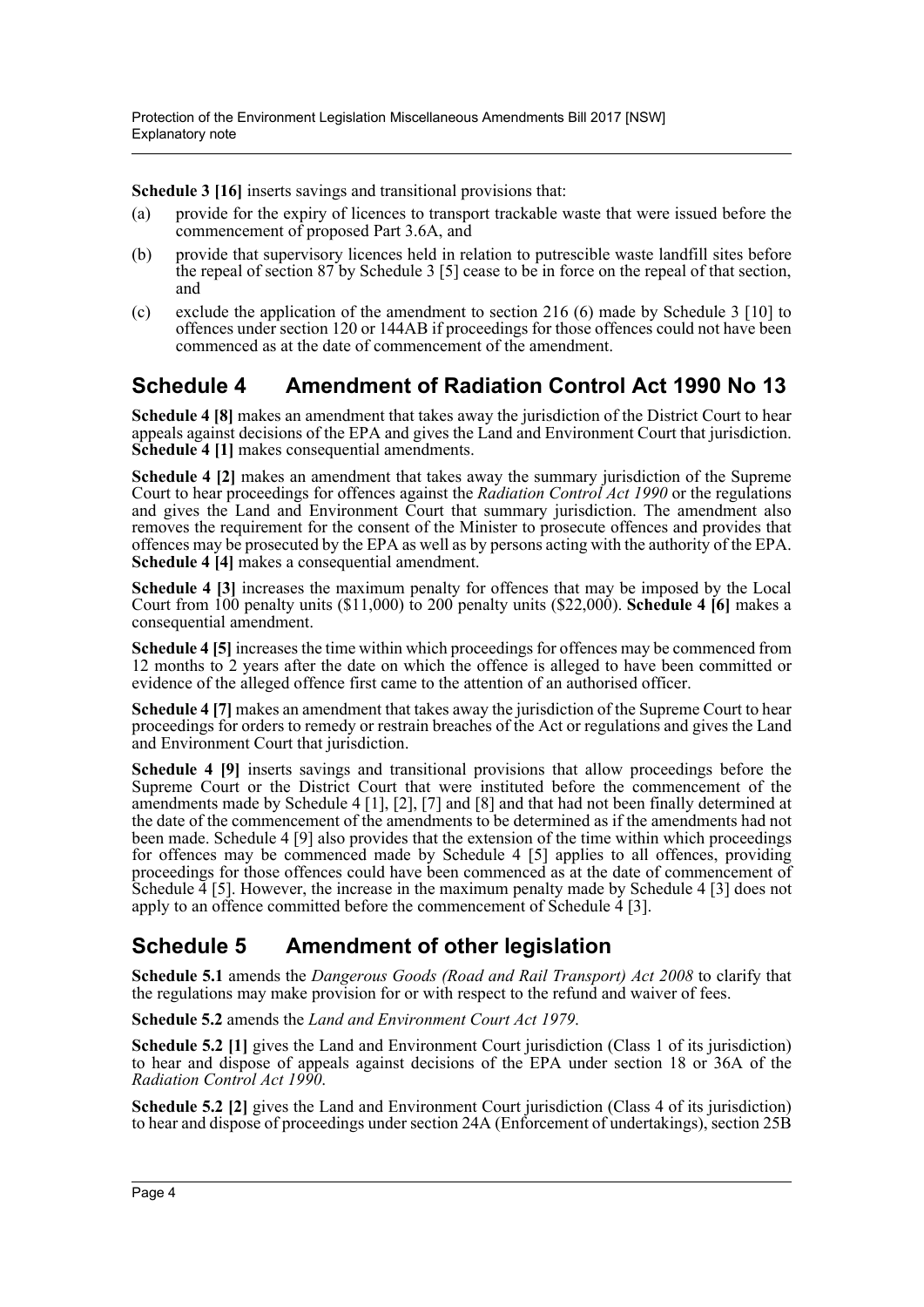(Remedy or restraint of breaches) or section 27 (Retention and disposal of seized property) of the *Radiation Control Act 1990*. **Schedule 5.2 [3]** makes a consequential amendment.

**Schedule 5.2 [4]** gives the Land and Environment Court summary jurisdiction (Class 5 of its jurisdiction) to hear and dispose of proceedings for offences under section 25 of the *Radiation Control Act 1990*.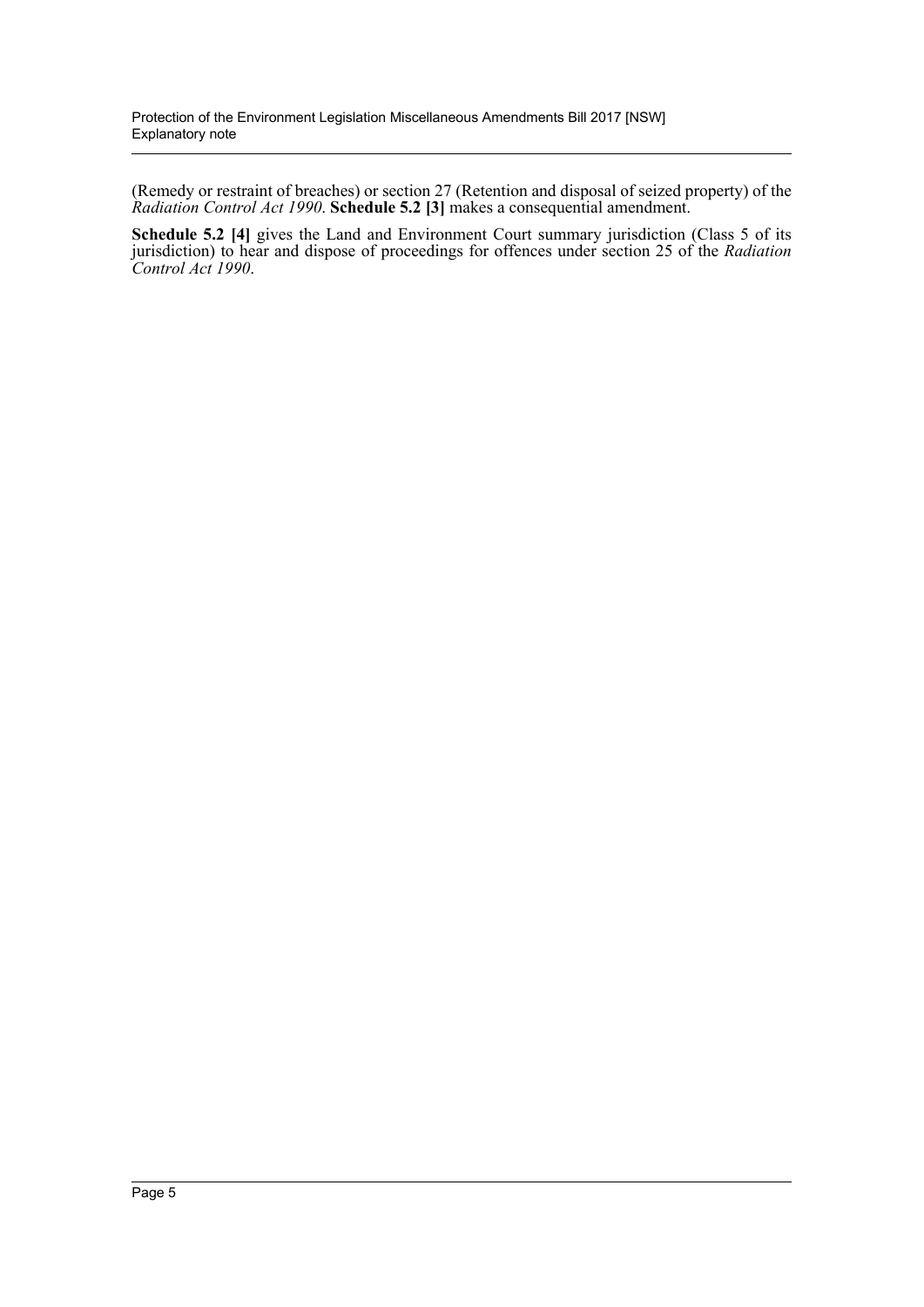First print



New South Wales

# **Protection of the Environment Legislation Miscellaneous Amendments Bill 2017**

# **Contents**

|                   |   |                                                                                 | Page |
|-------------------|---|---------------------------------------------------------------------------------|------|
|                   |   | Name of Act                                                                     | 2    |
|                   | 2 | Commencement                                                                    | 2    |
| Schedule 1        |   | Amendment of Contaminated Land Management Act 1997 No 140                       | 3    |
| Schedule 2        |   | Amendment of Protection of the Environment Administration Act<br>1991 No 60     | 6    |
| Schedule 3        |   | <b>Amendment of Protection of the Environment Operations Act 1997</b><br>No 156 | 8    |
| <b>Schedule 4</b> |   | <b>Amendment of Radiation Control Act 1990 No 13</b>                            | 12   |
| <b>Schedule 5</b> |   | Amendment of other legislation                                                  | 15   |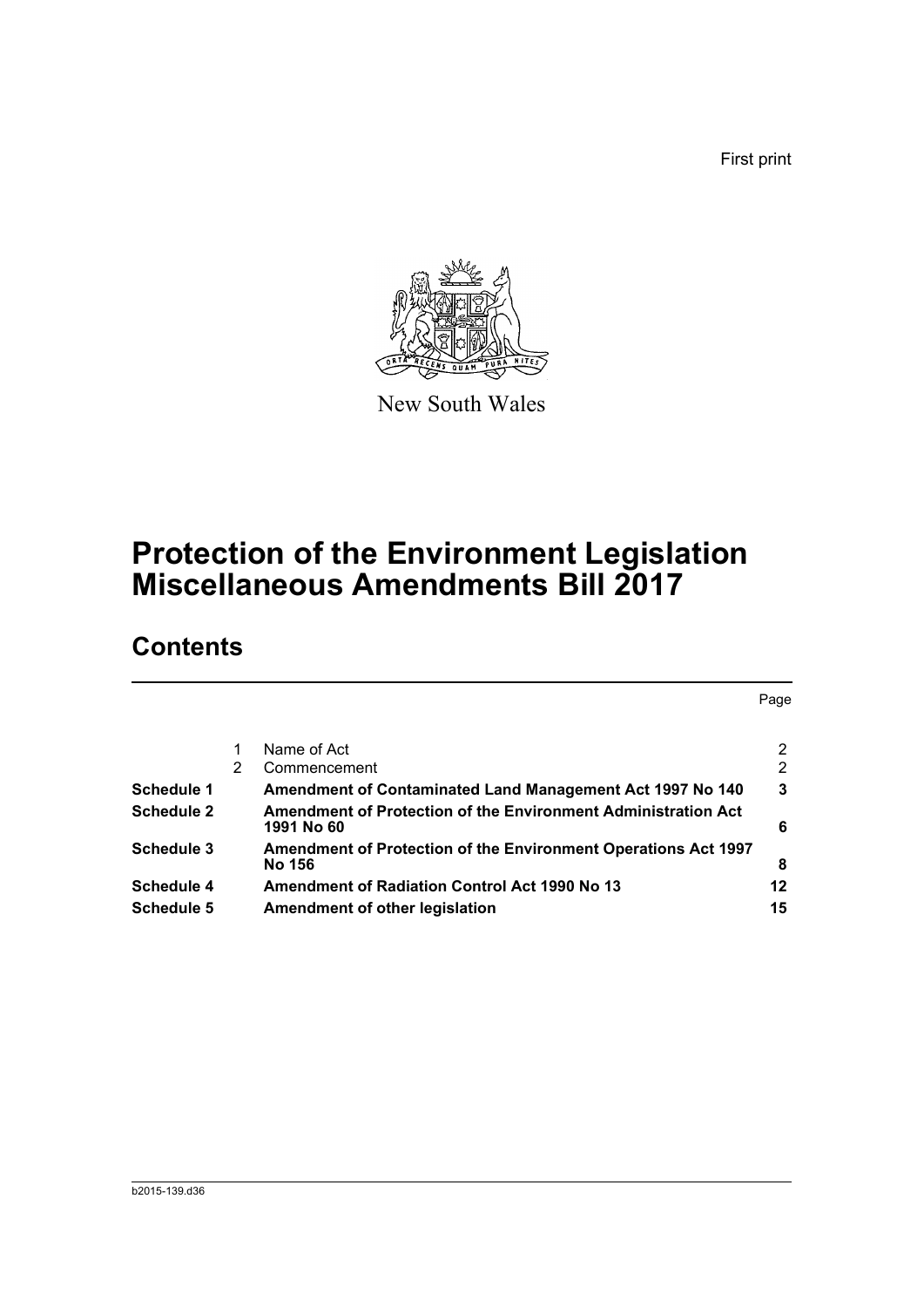

New South Wales

# **Protection of the Environment Legislation Miscellaneous Amendments Bill 2017**

No , 2017

### **A Bill for**

An Act to make miscellaneous amendments to certain legislation relating to the protection of the environment.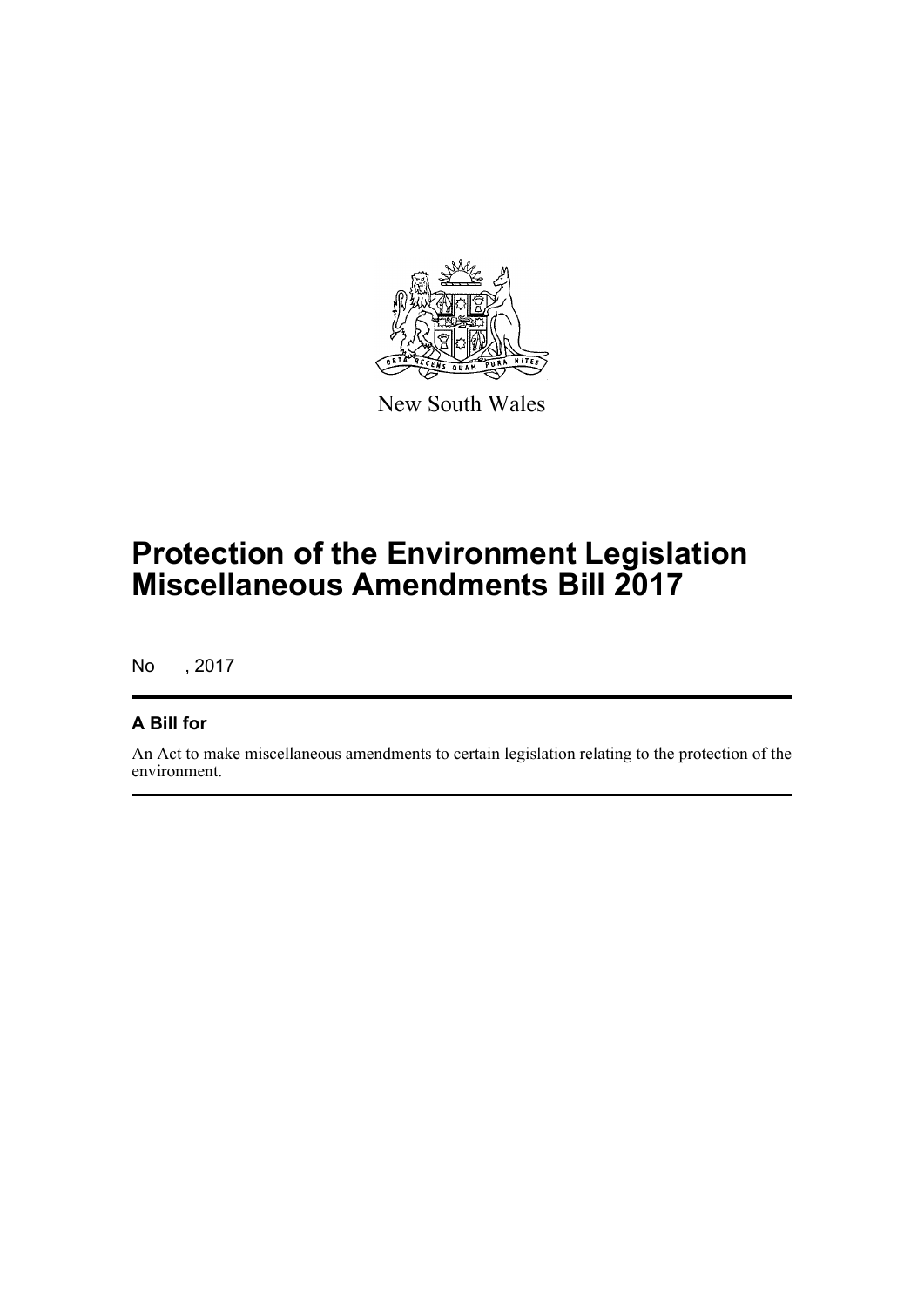Protection of the Environment Legislation Miscellaneous Amendments Bill 2017 [NSW]

<span id="page-7-1"></span><span id="page-7-0"></span>

|     | The Legislature of New South Wales enacts:                                                                            |        |
|-----|-----------------------------------------------------------------------------------------------------------------------|--------|
|     | <b>Name of Act</b>                                                                                                    | 2      |
|     | This Act is the Protection of the Environment Legislation Miscellaneous<br>Amendments Act 2017.                       | 3<br>4 |
|     | <b>Commencement</b>                                                                                                   | 5      |
| (1) | This Act commences on the date of assent to this Act, except as provided by this<br>section.                          | 6<br>7 |
| (2) | Schedule 3 [1], [2], [4], [9], [11]–[13], [15] and [17] commence on a day or days to<br>be appointed by proclamation. | 8<br>9 |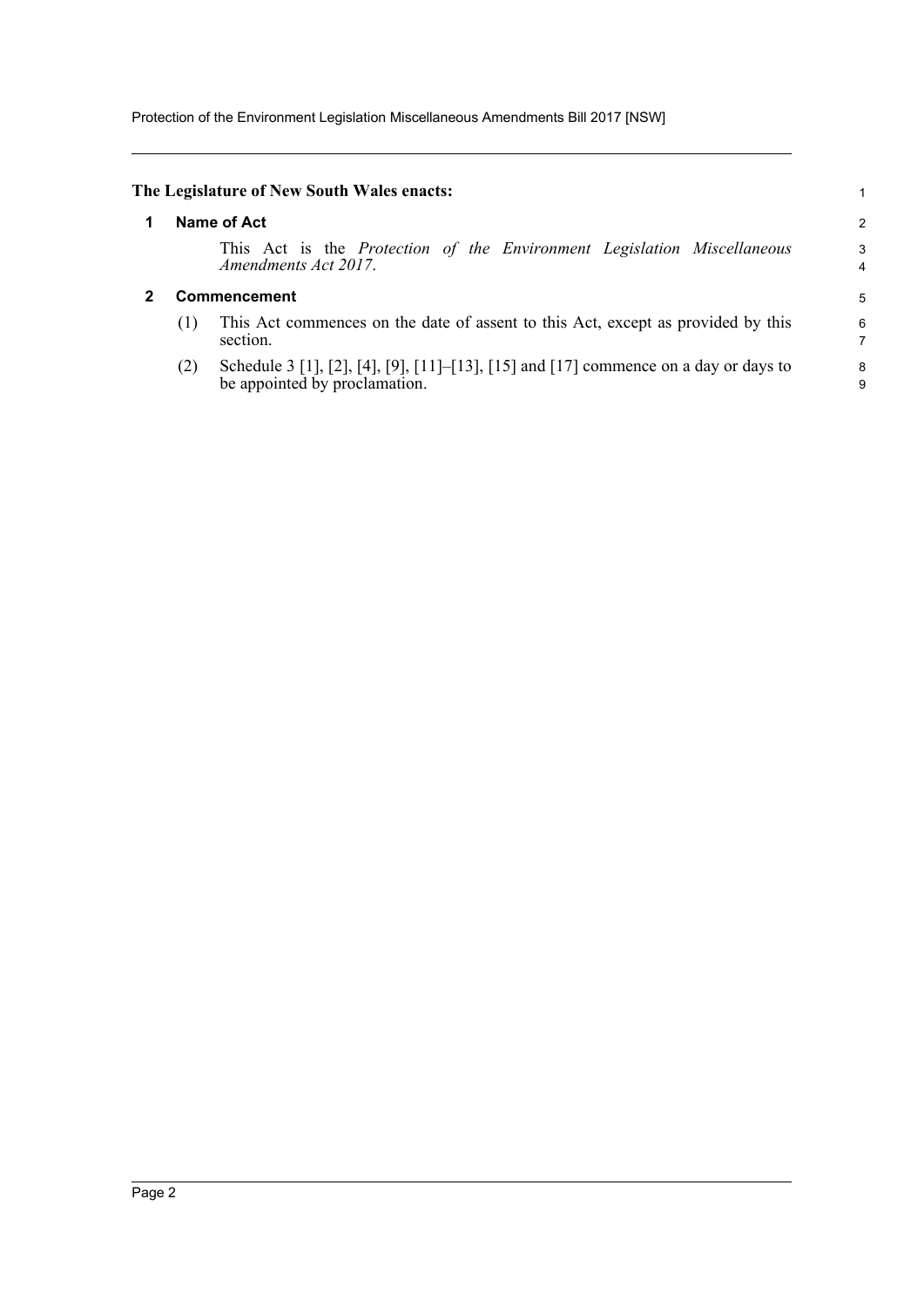<span id="page-8-0"></span>

|       | <b>Schedule 1</b>                                  |                                                                               |           | <b>Amendment of Contaminated Land Management</b><br><b>Act 1997 No 140</b>                                                                                                                                                                                                                                                                                                                                                                                                                                                                   | 1<br>2                                 |  |  |
|-------|----------------------------------------------------|-------------------------------------------------------------------------------|-----------|----------------------------------------------------------------------------------------------------------------------------------------------------------------------------------------------------------------------------------------------------------------------------------------------------------------------------------------------------------------------------------------------------------------------------------------------------------------------------------------------------------------------------------------------|----------------------------------------|--|--|
| [1]   |                                                    | <b>Section 4 Definitions</b>                                                  |           |                                                                                                                                                                                                                                                                                                                                                                                                                                                                                                                                              | 3                                      |  |  |
|       |                                                    |                                                                               |           | Omit the definition of <i>authorised officer</i> from section 4 (1). Insert instead:                                                                                                                                                                                                                                                                                                                                                                                                                                                         | 4                                      |  |  |
|       |                                                    |                                                                               |           | authorised officer means a person appointed by the EPA under Part 7.2 of the<br>Protection of the Environment Operations Act 1997 as an authorised officer<br>for the purposes of this Act.                                                                                                                                                                                                                                                                                                                                                  | $\mathbf 5$<br>6<br>$\overline{7}$     |  |  |
| [2]   |                                                    |                                                                               |           | Section 4 (1), definition of "Department"                                                                                                                                                                                                                                                                                                                                                                                                                                                                                                    | 8                                      |  |  |
|       |                                                    | Omit the definition.                                                          |           |                                                                                                                                                                                                                                                                                                                                                                                                                                                                                                                                              | 9                                      |  |  |
| [3]   |                                                    |                                                                               |           | Section 11 Declaring land to be significantly contaminated land                                                                                                                                                                                                                                                                                                                                                                                                                                                                              | 10                                     |  |  |
|       |                                                    |                                                                               |           | Omit "the Department's website on the Internet" from section 11 (5).                                                                                                                                                                                                                                                                                                                                                                                                                                                                         | 11                                     |  |  |
|       |                                                    |                                                                               |           | Insert instead "its website".                                                                                                                                                                                                                                                                                                                                                                                                                                                                                                                | 12                                     |  |  |
| [4]   |                                                    |                                                                               |           | Section 58 Record to be maintained by the EPA                                                                                                                                                                                                                                                                                                                                                                                                                                                                                                | 13                                     |  |  |
|       |                                                    |                                                                               |           | Omit "Department's internet" from section 58 (2) (b). Insert instead "EPA's".                                                                                                                                                                                                                                                                                                                                                                                                                                                                | 14                                     |  |  |
| [5]   |                                                    |                                                                               |           | Section 71 Certificate evidence of certain matters                                                                                                                                                                                                                                                                                                                                                                                                                                                                                           | 15                                     |  |  |
|       |                                                    | section 71 $(2)$ $(a)$ $(i)$ .                                                |           | Insert "or the Protection of the Environment Operations Act 1997" after "Act" in                                                                                                                                                                                                                                                                                                                                                                                                                                                             | 16<br>17                               |  |  |
| [6]   |                                                    |                                                                               |           | <b>Part 9 Authorised officers</b>                                                                                                                                                                                                                                                                                                                                                                                                                                                                                                            | 18                                     |  |  |
|       |                                                    | Omit the Part.                                                                |           |                                                                                                                                                                                                                                                                                                                                                                                                                                                                                                                                              | 19                                     |  |  |
| $[7]$ |                                                    | Sections 96B and 96C                                                          |           |                                                                                                                                                                                                                                                                                                                                                                                                                                                                                                                                              | 20                                     |  |  |
|       | Insert before section 97 in Division 4 of Part 10: |                                                                               |           |                                                                                                                                                                                                                                                                                                                                                                                                                                                                                                                                              |                                        |  |  |
|       | 96B                                                | Application of Chapter 7 of Protection of the Environment Operations Act 1997 |           |                                                                                                                                                                                                                                                                                                                                                                                                                                                                                                                                              |                                        |  |  |
|       |                                                    |                                                                               |           | Chapter 7 (Investigation) of the <i>Protection of the Environment Operations Act</i><br>1997 extends to the exercise of powers in connection with this Act and the<br>regulations.                                                                                                                                                                                                                                                                                                                                                           | 23<br>24<br>25                         |  |  |
|       |                                                    |                                                                               | vehicles. | Note. Section 186 of the Protection of the Environment Operations Act 1997 provides<br>that Chapter 7 of that Act extends to the exercise of powers in connection with certain<br>other legislation, including this Act. Chapter 7 of the Protection of the Environment<br>Operations Act 1997 deals with such matters as the appointment of authorised officers,<br>powers to require information and records, powers of entry and search, powers to<br>question and to identify persons, and powers with respect to certain things such as | 26<br>27<br>28<br>29<br>30<br>31<br>32 |  |  |
|       | 96C                                                | Powers of entry                                                               |           |                                                                                                                                                                                                                                                                                                                                                                                                                                                                                                                                              | 33                                     |  |  |
|       |                                                    | (1)                                                                           |           | Without limiting section 96B, an authorised officer may enter:                                                                                                                                                                                                                                                                                                                                                                                                                                                                               | 34                                     |  |  |
|       |                                                    |                                                                               | (a)       | any land on which the authorised officer reasonably suspects that any<br>activity that may cause contamination is being carried on—at any time<br>during which the activity is being carried on there, and                                                                                                                                                                                                                                                                                                                                   | 35<br>36<br>37                         |  |  |
|       |                                                    |                                                                               | (b)       | any land at or from which the authorised officer reasonably suspects<br>contamination has been, is being or is likely to be caused—at any time,<br>and                                                                                                                                                                                                                                                                                                                                                                                       | 38<br>39<br>40                         |  |  |
|       |                                                    |                                                                               | (c)       | any significantly contaminated land—at any time.                                                                                                                                                                                                                                                                                                                                                                                                                                                                                             | 41                                     |  |  |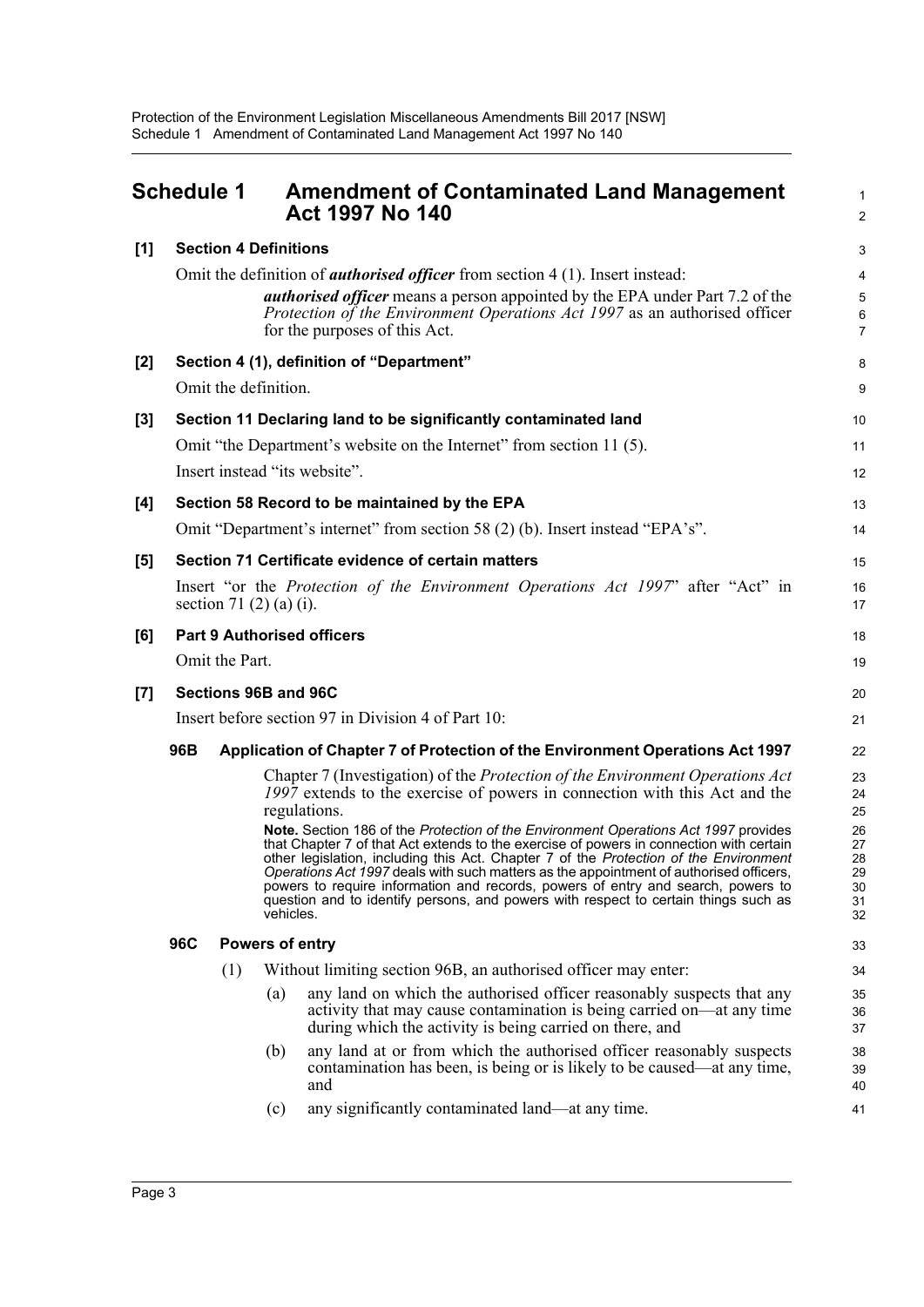|     |        | (2)                  | Chapter 7 (Investigation) of the Protection of the Environment Operations Act<br>1997 applies to the exercise of functions by an authorised officer under this<br>section in the same way as it applies to the exercise of other powers to enter<br>premises under that Chapter.                                                                                 | 1<br>$\overline{c}$<br>$\mathsf 3$<br>4 |
|-----|--------|----------------------|------------------------------------------------------------------------------------------------------------------------------------------------------------------------------------------------------------------------------------------------------------------------------------------------------------------------------------------------------------------|-----------------------------------------|
| [8] |        | <b>Section 108</b>   |                                                                                                                                                                                                                                                                                                                                                                  | 5                                       |
|     |        |                      | Omit the section. Insert instead:                                                                                                                                                                                                                                                                                                                                | 6                                       |
|     | 108    |                      | <b>Service of documents</b>                                                                                                                                                                                                                                                                                                                                      | 7                                       |
|     |        | (1)                  | A document that is authorised or required by this Act or the regulations to be<br>served on any person may be served by any of the following methods:                                                                                                                                                                                                            | 8<br>9                                  |
|     |        |                      | in the case of an individual—by personal delivery to the person,<br>(a)                                                                                                                                                                                                                                                                                          | 10                                      |
|     |        |                      | by post to the address specified by the person for the service of<br>(b)<br>documents of that kind,                                                                                                                                                                                                                                                              | 11<br>12                                |
|     |        |                      | in the case of an individual who has not specified such an address—by<br>(c)<br>post to the residential or business address of the person last known to<br>the person serving the document,                                                                                                                                                                      | 13<br>14<br>15                          |
|     |        |                      | in the case of a corporation—by post to the registered office or any other<br>(d)<br>office of the corporation or by leaving it at any such office with a person<br>apparently over the age of 16 years,                                                                                                                                                         | 16<br>17<br>18                          |
|     |        |                      | by email to an email address specified by the person for the service of<br>(e)<br>documents of that kind.                                                                                                                                                                                                                                                        | 19<br>20                                |
|     |        |                      | (f)<br>by any other method authorised by the regulations for the service of<br>documents of that kind.                                                                                                                                                                                                                                                           | 21<br>22                                |
|     |        | (2)                  | Nothing in this section affects the operation of any provision of a law or of the<br>rules of a court authorising a document to be served on a person by any other<br>method.                                                                                                                                                                                    | 23<br>24<br>25                          |
|     |        | (3)                  | In this section, <i>serve</i> includes give or send.                                                                                                                                                                                                                                                                                                             | 26                                      |
| [9] |        |                      | <b>Schedule 2 Savings and transitional provisions</b>                                                                                                                                                                                                                                                                                                            | 27                                      |
|     |        | Insert after Part 6: |                                                                                                                                                                                                                                                                                                                                                                  | 28                                      |
|     | Part 7 |                      | <b>Provisions consequent on enactment of Protection</b><br>of the Environment Legislation Miscellaneous<br><b>Amendments Act 2017</b>                                                                                                                                                                                                                            | 29<br>30<br>31                          |
|     | 27     | <b>Definition</b>    |                                                                                                                                                                                                                                                                                                                                                                  | 32                                      |
|     |        |                      | In this Part:<br><b>amending</b> Act means the Protection of the Environment Legislation<br>Miscellaneous Amendments Act 2017.                                                                                                                                                                                                                                   | 33<br>34<br>35                          |
|     | 28     |                      | <b>Existing authorised officers</b>                                                                                                                                                                                                                                                                                                                              | 36                                      |
|     |        |                      | A person appointed as an authorised officer under Part 9 before the repeal of<br>that Part by the amending Act is taken to be an authorised officer appointed<br>under Chapter 7 (Investigation) of the Protection of the Environment<br><i>Operations Act 1997</i> on the commencement of sections 96B and 96C of this<br>Act, as inserted by the amending Act. | 37<br>38<br>39<br>40<br>41              |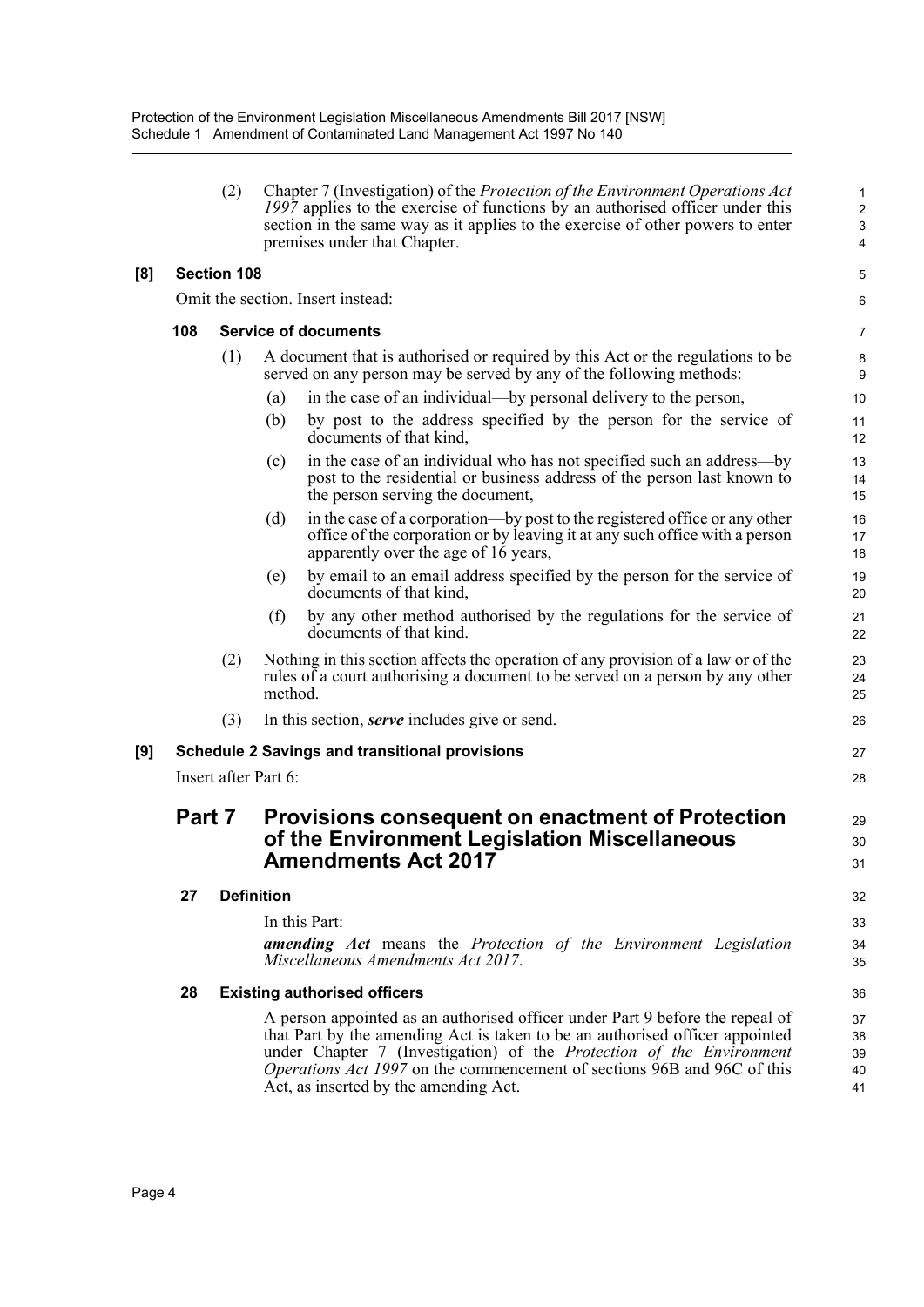#### **29 Investigations—exercise of powers**

Chapter 7 (Investigation) of the *Protection of the Environment Operations Act 1997* extends to the exercise of powers in connection with an investigation commenced before the commencement of sections 96B and 96C of this Act, as inserted by the amending Act.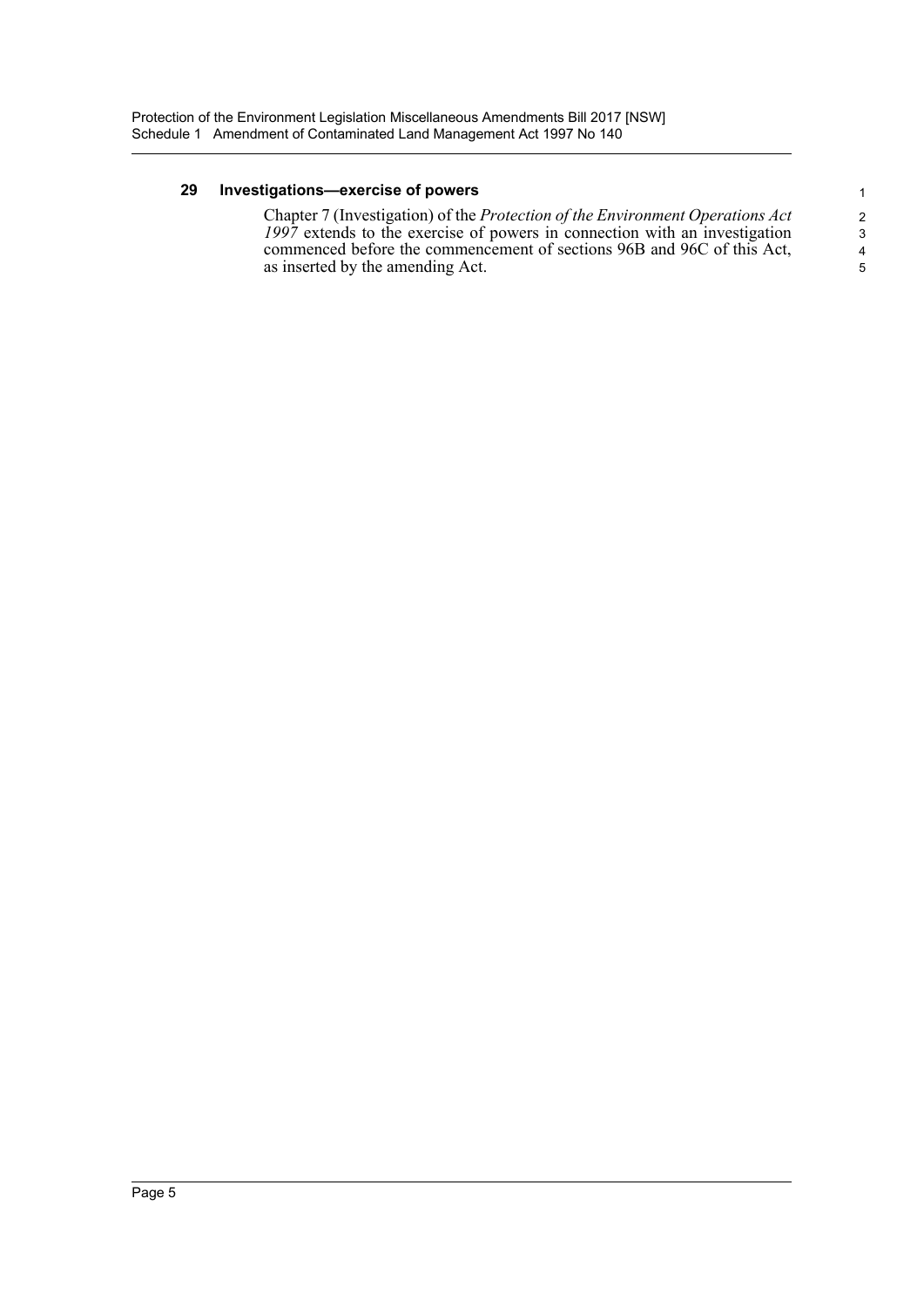<span id="page-11-0"></span>

|        | <b>Schedule 2</b><br><b>Amendment of Protection of the Environment</b><br><b>Administration Act 1991 No 60</b>                                                                                                      | $\mathbf{1}$<br>$\overline{2}$ |
|--------|---------------------------------------------------------------------------------------------------------------------------------------------------------------------------------------------------------------------|--------------------------------|
| [1]    | <b>Section 3 Definitions</b>                                                                                                                                                                                        | 3                              |
|        | Insert in alphabetical order in section $3(1)$ :<br><i>advisory committee</i> means an advisory committee established under Part 6.                                                                                 | 4<br>5                         |
| $[2]$  | Section 10 State of the environment reports<br>Omit section 10 $(3)$ $(f)$ .                                                                                                                                        | 6<br>$\overline{7}$            |
| $[3]$  | Part 6, heading<br>Omit the heading. Insert instead:                                                                                                                                                                | 8<br>9                         |
|        | Part 6<br><b>Advisory committees</b>                                                                                                                                                                                | 10                             |
| [4]    | Part 6, Divisions 1-3<br>Omit the Divisions.                                                                                                                                                                        | 11<br>12                       |
| [5]    | Part 6, Division 4, heading<br>Omit the heading.                                                                                                                                                                    | 13<br>14                       |
| [6]    | <b>Section 35 Personal liability</b><br>Omit "body" wherever occurring in section 35 (1). Insert instead "committee".                                                                                               | 15<br>16                       |
| $[7]$  | <b>Section 35 (2)</b><br>Omit the subsection.                                                                                                                                                                       | 17<br>18                       |
| [8]    | Schedule 2, heading<br>Omit the heading. Insert instead:                                                                                                                                                            | 19<br>20                       |
|        | <b>Schedule 2</b><br>Members and procedure of advisory<br>committees                                                                                                                                                | 21<br>22                       |
| [9]    | <b>Schedule 2</b>                                                                                                                                                                                                   | 23                             |
|        | Omit "(Sections 24 (3), 28 (5), 31 (3))". Insert instead "(Section 31 (3))".                                                                                                                                        | 24                             |
| $[10]$ | Schedule 2, clause 1<br>Omit the clause. Insert instead:                                                                                                                                                            | 25<br>26                       |
|        | <b>Definitions</b><br>1                                                                                                                                                                                             | 27                             |
|        | In this Schedule:<br>ex-officio member means a person who is a member of an advisory committee<br>by virtue of being the holder of a particular office.<br><i>member</i> means any member of an advisory committee. | 28<br>29<br>30<br>31           |
| $[11]$ | Schedule 2, clause 2 (1)                                                                                                                                                                                            | 32                             |
|        | Omit the subclause.                                                                                                                                                                                                 | 33                             |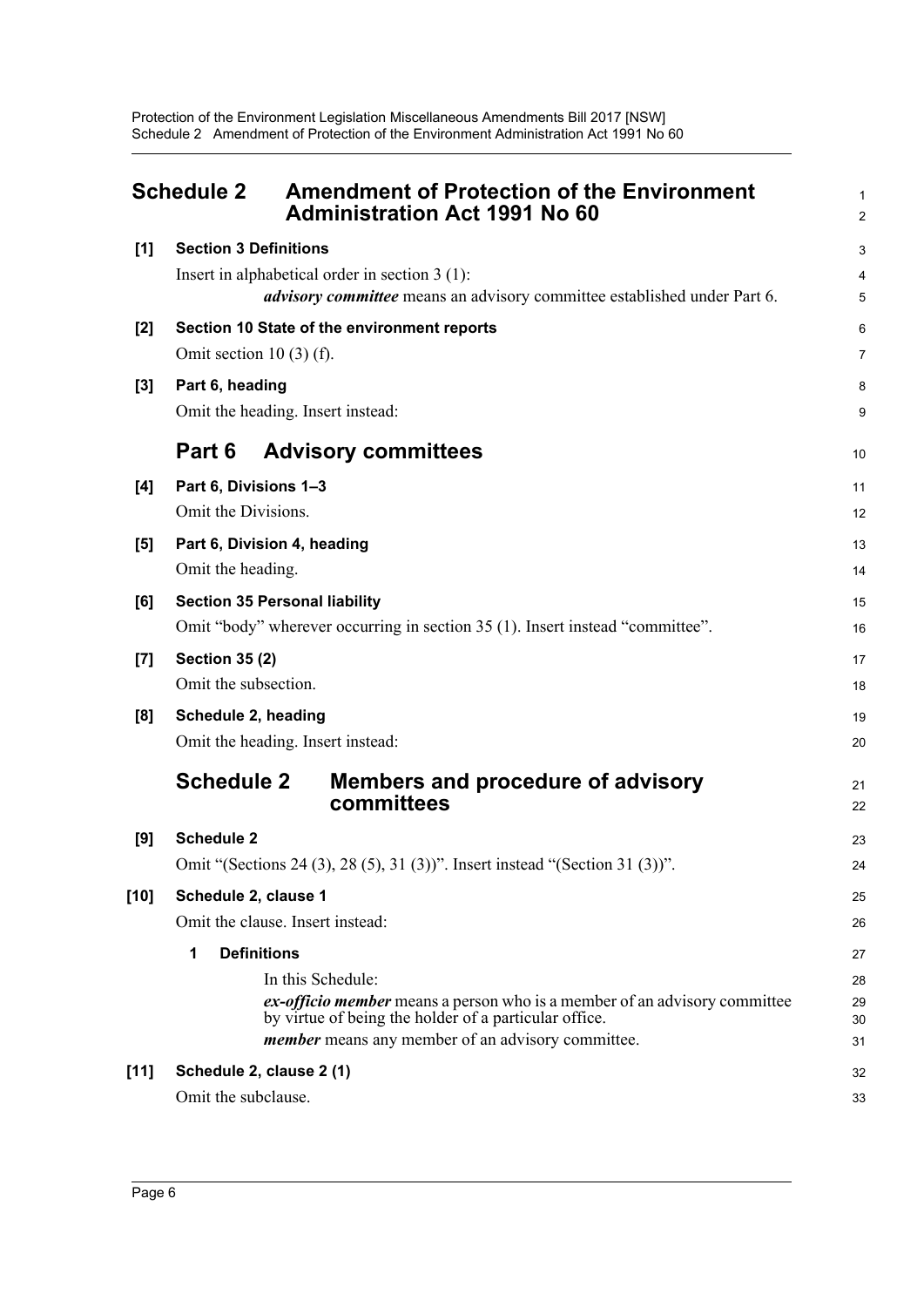| $[12]$ |                                                 |                        | Schedule 2, clauses 2, 3 (2) and (4), 6 (1) (e) and 9-12<br>Omit "body" wherever occurring. Insert instead "committee".                                                                                                                                                                                                                                                                                                     | 1<br>$\overline{2}$                  |
|--------|-------------------------------------------------|------------------------|-----------------------------------------------------------------------------------------------------------------------------------------------------------------------------------------------------------------------------------------------------------------------------------------------------------------------------------------------------------------------------------------------------------------------------|--------------------------------------|
|        |                                                 |                        |                                                                                                                                                                                                                                                                                                                                                                                                                             |                                      |
| $[13]$ | Schedule 2, clause 3 (1)<br>Omit the subclause. |                        |                                                                                                                                                                                                                                                                                                                                                                                                                             | $\ensuremath{\mathsf{3}}$            |
|        |                                                 |                        |                                                                                                                                                                                                                                                                                                                                                                                                                             | 4                                    |
| $[14]$ | Schedule 2, clause 3 (2)                        |                        |                                                                                                                                                                                                                                                                                                                                                                                                                             | 5                                    |
|        |                                                 |                        | Omit "(other than a Consultation Forum or the Council),".                                                                                                                                                                                                                                                                                                                                                                   | 6                                    |
| $[15]$ | Schedule 2, clause 4                            |                        |                                                                                                                                                                                                                                                                                                                                                                                                                             | $\overline{7}$                       |
|        |                                                 |                        | Omit the clause. Insert instead:                                                                                                                                                                                                                                                                                                                                                                                            | 8                                    |
|        | 4                                               | <b>Terms of office</b> |                                                                                                                                                                                                                                                                                                                                                                                                                             | 9                                    |
|        |                                                 |                        | Subject to this Schedule, a member (other than an ex-officio member) holds<br>office for such period (not exceeding 2 years) as is specified in the member's<br>instrument of appointment, but is eligible (if otherwise qualified) for<br>re-appointment.                                                                                                                                                                  | 10<br>11<br>12<br>13                 |
| $[16]$ | Schedule 2, clause 6 (2)                        |                        |                                                                                                                                                                                                                                                                                                                                                                                                                             | 14                                   |
|        |                                                 |                        | Omit the subclause. Insert instead:                                                                                                                                                                                                                                                                                                                                                                                         | 15                                   |
|        | (2)                                             |                        | The Authority may remove a member from office at any time.                                                                                                                                                                                                                                                                                                                                                                  | 16                                   |
| $[17]$ | Schedule 2, clause 13                           |                        |                                                                                                                                                                                                                                                                                                                                                                                                                             | 17                                   |
|        | Omit the clause.                                |                        |                                                                                                                                                                                                                                                                                                                                                                                                                             | 18                                   |
| $[18]$ |                                                 |                        | Schedule 4 Savings, transitional and other provisions                                                                                                                                                                                                                                                                                                                                                                       | 19                                   |
|        |                                                 |                        | Insert at the end of the Schedule, with appropriate Part and clause numbering:                                                                                                                                                                                                                                                                                                                                              | 20                                   |
|        | <b>Part</b>                                     |                        | <b>Provision consequent on enactment of Protection</b><br>of the Environment Legislation Miscellaneous<br><b>Amendments Act 2017</b>                                                                                                                                                                                                                                                                                        | 21<br>22<br>23                       |
|        |                                                 |                        | Existing members of Consultation Forums or New South Wales Council on<br><b>Environmental Education</b>                                                                                                                                                                                                                                                                                                                     | 24<br>25                             |
|        |                                                 |                        | A person who, immediately before the repeal of Divisions 1–3 of Part 6 of this<br>Act by the Protection of the Environment Legislation Miscellaneous<br>Amendments Act 2017, held office as a member of the Hunter Region<br>Environment Protection Community Consultation Forum, the Illawarra<br>Region Environment Protection Community Consultation Forum or the New<br>South Wales Council on Environmental Education: | 26<br>$27\,$<br>28<br>29<br>30<br>31 |
|        |                                                 | (a)                    | ceases to hold that office, and                                                                                                                                                                                                                                                                                                                                                                                             | 32                                   |
|        |                                                 | (b)                    | is not entitled to any remuneration or compensation because of the loss<br>of that office.                                                                                                                                                                                                                                                                                                                                  | 33<br>34                             |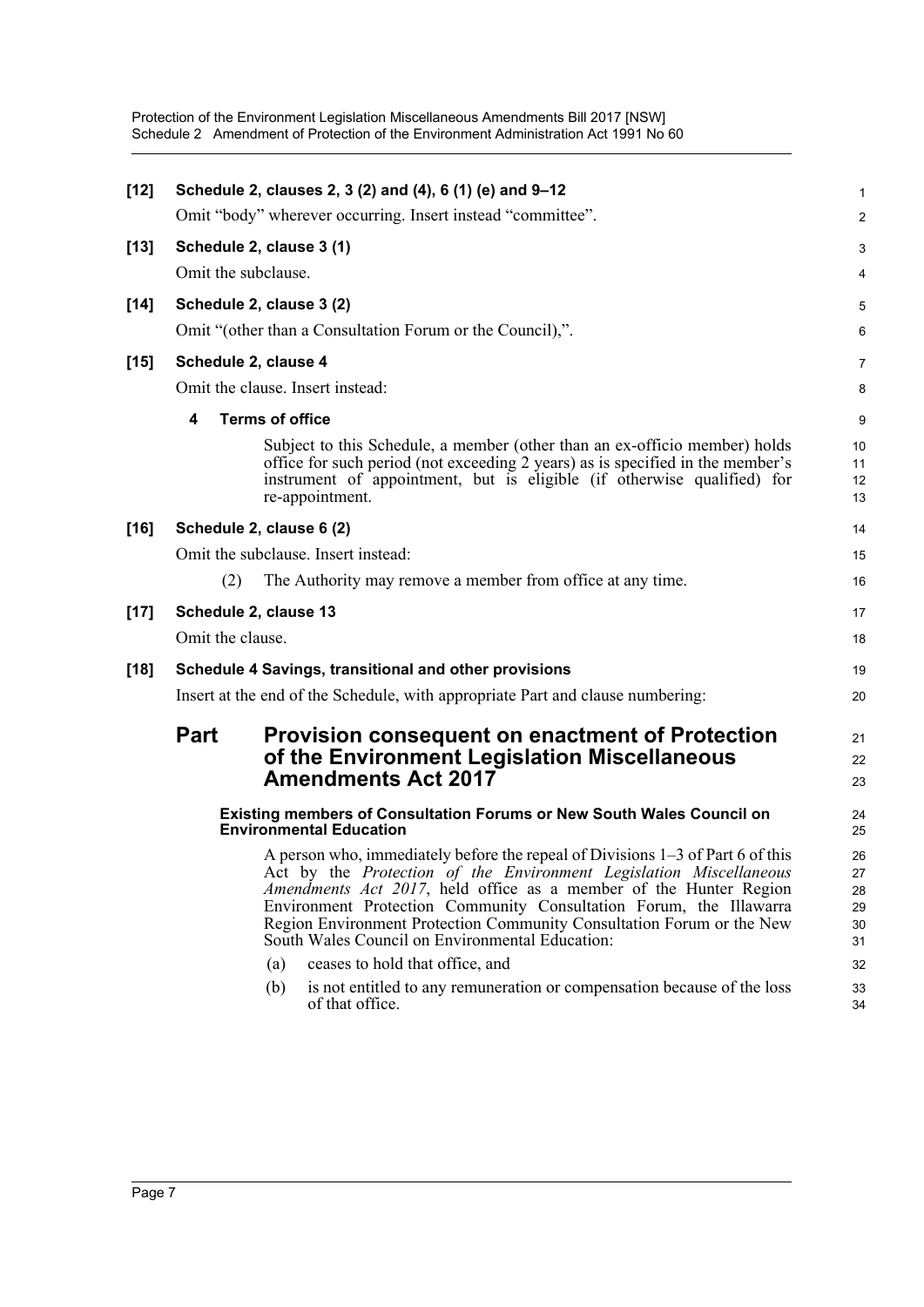<span id="page-13-0"></span>

|       | <b>Schedule 3</b> |                    | <b>Amendment of Protection of the Environment</b><br><b>Operations Act 1997 No 156</b>                                                                                                                                            | $\mathbf{1}$<br>2 |
|-------|-------------------|--------------------|-----------------------------------------------------------------------------------------------------------------------------------------------------------------------------------------------------------------------------------|-------------------|
| [1]   |                   |                    | Sections 63 (1) and 308 (2) (c) and Schedule 2, clause 9 (1) (h) (i)                                                                                                                                                              | 3                 |
|       |                   |                    | Insert "or renewed" after "issued" wherever occurring.                                                                                                                                                                            | 4                 |
| $[2]$ |                   | <b>Section 76A</b> |                                                                                                                                                                                                                                   | 5                 |
|       |                   |                    | Insert before section 77 in Part 3.6:                                                                                                                                                                                             | 6                 |
|       | 76A               |                    | <b>Application of Part</b>                                                                                                                                                                                                        | $\overline{7}$    |
|       |                   |                    | This Part does not apply to a licence to carry out any scheduled activity that<br>involves the transportation of trackable waste.                                                                                                 | 8<br>9            |
| [3]   |                   |                    | <b>Section 78 Review of licences</b>                                                                                                                                                                                              | 10                |
|       |                   |                    | Omit section 78 (2) (a) and (b). Insert instead:                                                                                                                                                                                  | 11                |
|       |                   |                    | not less than 1 month, and not more than 6 months, before the review is<br>(a)<br>undertaken, a notice of the review of each licence is to be published on<br>the website of the EPA,                                             | 12<br>13<br>14    |
| [4]   |                   |                    | Chapter 3, Part 3.6A                                                                                                                                                                                                              | 15                |
|       |                   |                    | Insert after Part 3.6:                                                                                                                                                                                                            | 16                |
|       |                   |                    | Part 3.6A Duration and renewal of licences to transport<br>trackable waste                                                                                                                                                        | 17<br>18          |
|       | <b>78A</b>        |                    | <b>Application of Part</b>                                                                                                                                                                                                        | 19                |
|       |                   |                    | This Part applies to a licence to carry out any scheduled activity that involves<br>the transportation of trackable waste (a licence to transport trackable waste).                                                               | 20<br>21          |
|       | 78B               |                    | Duration of licence to transport trackable waste                                                                                                                                                                                  | 22                |
|       |                   | (1)                | Once a licence to transport trackable waste comes into force, the licence<br>remains in force for the period specified in the licence, being a period not<br>longer than 5 years, unless it is suspended, revoked or surrendered. | 23<br>24<br>25    |
|       |                   | (2)                | The licence is, while it remains in force, subject to any variations made to the<br>licence under this Act.                                                                                                                       | 26<br>27          |
|       | <b>78C</b>        |                    | Renewal of licence to transport trackable waste                                                                                                                                                                                   | 28                |
|       |                   | (1)                | The holder of a licence to transport trackable waste may apply in writing to the<br>appropriate regulatory authority for the renewal of the licence.                                                                              | 29<br>30          |
|       |                   | (2)                | An application for renewal of a licence to transport trackable waste must:                                                                                                                                                        | 31                |
|       |                   |                    | be made in or to the effect of a form approved by the appropriate<br>(a)<br>regulatory authority, and                                                                                                                             | 32<br>33          |
|       |                   |                    | contain or be accompanied by such information as is required by the<br>(b)<br>appropriate regulatory authority (as indicated in the form or in material<br>accompanying the form), and                                            | 34<br>35<br>36    |
|       |                   |                    | be made within the time period prescribed by the regulations, and<br>(c)                                                                                                                                                          | 37                |
|       |                   |                    | be accompanied by the fee prescribed by the regulations.<br>(d)                                                                                                                                                                   | 38                |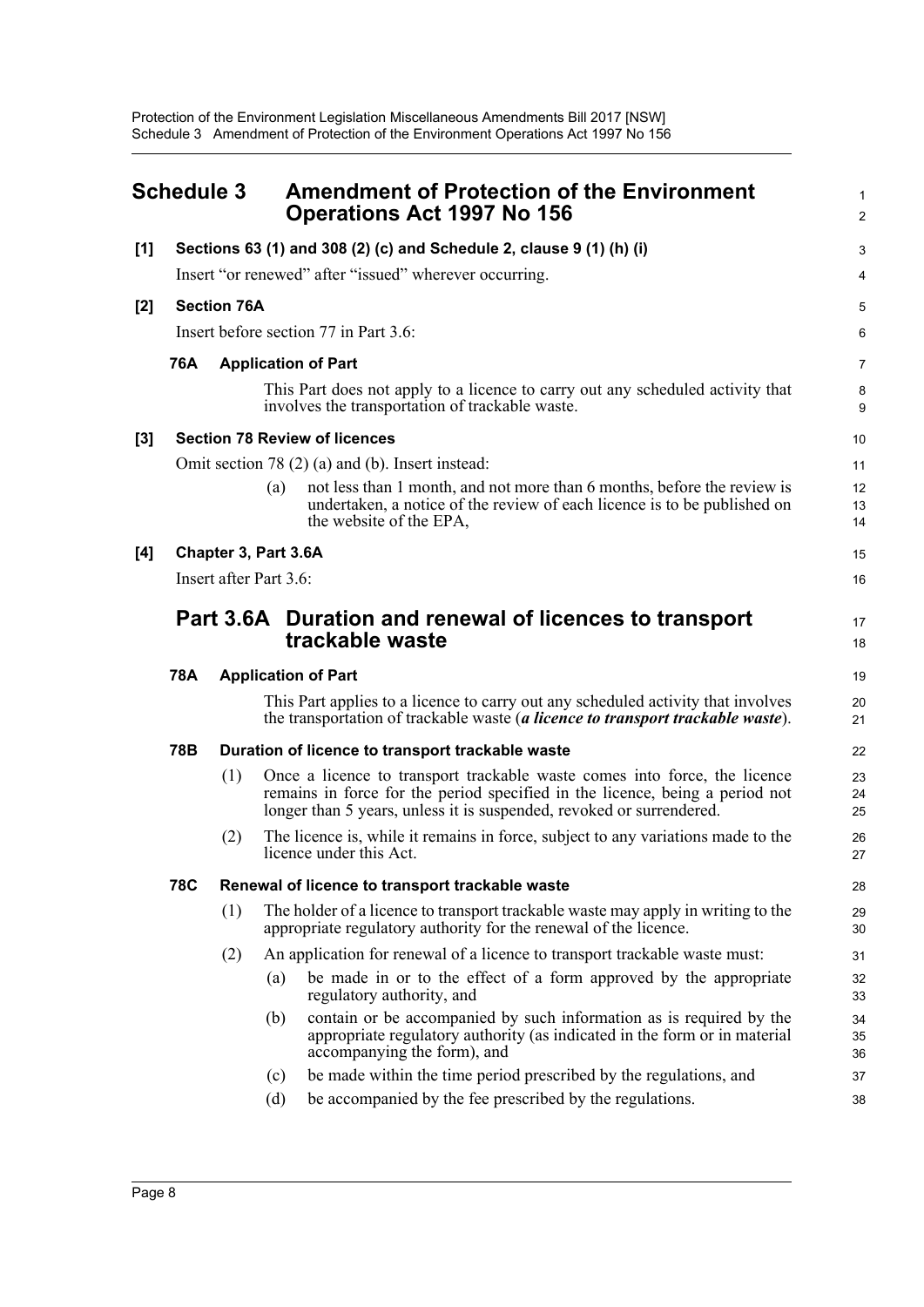| (3)                   | The appropriate regulatory authority may renew a licence to transport                                                                                                                                                                                                                              | 1                                                                                                                                                                                                                                                                                                                                                                                                                                                                                                                                                                                                                                                                                        |
|-----------------------|----------------------------------------------------------------------------------------------------------------------------------------------------------------------------------------------------------------------------------------------------------------------------------------------------|------------------------------------------------------------------------------------------------------------------------------------------------------------------------------------------------------------------------------------------------------------------------------------------------------------------------------------------------------------------------------------------------------------------------------------------------------------------------------------------------------------------------------------------------------------------------------------------------------------------------------------------------------------------------------------------|
|                       | trackable waste for a period specified in the licence, being a period not longer<br>than 5 years.                                                                                                                                                                                                  | $\overline{c}$<br>$\mathsf 3$                                                                                                                                                                                                                                                                                                                                                                                                                                                                                                                                                                                                                                                            |
| (4)                   | The appropriate regulatory authority must not refuse an application for<br>renewal unless before doing so:                                                                                                                                                                                         | 4<br>5                                                                                                                                                                                                                                                                                                                                                                                                                                                                                                                                                                                                                                                                                   |
|                       | it has given notice to the applicant that it intends to do so, and<br>(a)                                                                                                                                                                                                                          | 6                                                                                                                                                                                                                                                                                                                                                                                                                                                                                                                                                                                                                                                                                        |
|                       | it has specified in that notice the reasons for its intention to do so, and<br>(b)                                                                                                                                                                                                                 | 7                                                                                                                                                                                                                                                                                                                                                                                                                                                                                                                                                                                                                                                                                        |
|                       | it has given the applicant a reasonable opportunity to make submissions<br>(c)<br>in relation to the matter, and                                                                                                                                                                                   | 8<br>9                                                                                                                                                                                                                                                                                                                                                                                                                                                                                                                                                                                                                                                                                   |
|                       | it has taken into consideration any such submissions by the applicant.<br>(d)                                                                                                                                                                                                                      | 10                                                                                                                                                                                                                                                                                                                                                                                                                                                                                                                                                                                                                                                                                       |
|                       | within a specified period after the person is given notice of the decision concerned. The<br>section provides that the person may appeal if the licence application is not granted<br>within 60 days, and for the purposes of the appeal the licence application is taken to<br>have been refused. | 11<br>12<br>13<br>14<br>15                                                                                                                                                                                                                                                                                                                                                                                                                                                                                                                                                                                                                                                               |
|                       |                                                                                                                                                                                                                                                                                                    | 16                                                                                                                                                                                                                                                                                                                                                                                                                                                                                                                                                                                                                                                                                       |
|                       |                                                                                                                                                                                                                                                                                                    | 17                                                                                                                                                                                                                                                                                                                                                                                                                                                                                                                                                                                                                                                                                       |
|                       |                                                                                                                                                                                                                                                                                                    | 18<br>19                                                                                                                                                                                                                                                                                                                                                                                                                                                                                                                                                                                                                                                                                 |
|                       |                                                                                                                                                                                                                                                                                                    | 20                                                                                                                                                                                                                                                                                                                                                                                                                                                                                                                                                                                                                                                                                       |
|                       |                                                                                                                                                                                                                                                                                                    | 21                                                                                                                                                                                                                                                                                                                                                                                                                                                                                                                                                                                                                                                                                       |
|                       |                                                                                                                                                                                                                                                                                                    | 22                                                                                                                                                                                                                                                                                                                                                                                                                                                                                                                                                                                                                                                                                       |
|                       | Contaminated Land Management Act 1997 and the regulations under<br>(b4)<br>that Act,                                                                                                                                                                                                               | 23<br>24                                                                                                                                                                                                                                                                                                                                                                                                                                                                                                                                                                                                                                                                                 |
|                       |                                                                                                                                                                                                                                                                                                    | 25                                                                                                                                                                                                                                                                                                                                                                                                                                                                                                                                                                                                                                                                                       |
|                       |                                                                                                                                                                                                                                                                                                    | 26                                                                                                                                                                                                                                                                                                                                                                                                                                                                                                                                                                                                                                                                                       |
|                       |                                                                                                                                                                                                                                                                                                    | 27                                                                                                                                                                                                                                                                                                                                                                                                                                                                                                                                                                                                                                                                                       |
|                       |                                                                                                                                                                                                                                                                                                    | 28                                                                                                                                                                                                                                                                                                                                                                                                                                                                                                                                                                                                                                                                                       |
| (2A)                  | If entry is effected by means of an unmanned vehicle, vessel or aircraft, the<br>vehicle, vessel or aircraft must be operated by or under the authority of an<br>authorised officer.                                                                                                               | 29<br>30<br>31                                                                                                                                                                                                                                                                                                                                                                                                                                                                                                                                                                                                                                                                           |
|                       | Section 216 Time within which summary proceedings may be commenced                                                                                                                                                                                                                                 | 32                                                                                                                                                                                                                                                                                                                                                                                                                                                                                                                                                                                                                                                                                       |
|                       | Insert after paragraph (c2) of the definition of <i>prescribed offence</i> in section 216 (6):                                                                                                                                                                                                     | 33                                                                                                                                                                                                                                                                                                                                                                                                                                                                                                                                                                                                                                                                                       |
|                       | an offence under section 120 (Prohibition of pollution of waters) but<br>(c3)<br>only in relation to underground or artesian water, or                                                                                                                                                             | 34                                                                                                                                                                                                                                                                                                                                                                                                                                                                                                                                                                                                                                                                                       |
|                       |                                                                                                                                                                                                                                                                                                    | 35                                                                                                                                                                                                                                                                                                                                                                                                                                                                                                                                                                                                                                                                                       |
|                       | an offence under section 144AB (Repeat waste offenders), or<br>(c4)                                                                                                                                                                                                                                | 36                                                                                                                                                                                                                                                                                                                                                                                                                                                                                                                                                                                                                                                                                       |
|                       | Section 287 Appeals regarding licence applications and licences                                                                                                                                                                                                                                    | 37                                                                                                                                                                                                                                                                                                                                                                                                                                                                                                                                                                                                                                                                                       |
|                       | Insert "or renewal" after "issue" in section 287 (2).                                                                                                                                                                                                                                              | 38                                                                                                                                                                                                                                                                                                                                                                                                                                                                                                                                                                                                                                                                                       |
| "licence application" | Section 287 (2) note, Schedule 2, clause 8 (1) and (2) and Dictionary, definition of                                                                                                                                                                                                               | 39<br>40                                                                                                                                                                                                                                                                                                                                                                                                                                                                                                                                                                                                                                                                                 |
|                       |                                                                                                                                                                                                                                                                                                    | Note. Section 287 enables appeals to be made in connection with licence applications<br>Section 87 Putrescible waste landfill sites-licensing arrangements<br>Omit the section.<br>Section 144AC Use of approved GPS tracking device required by EPA for waste<br>transportation vehicles<br>Insert "or trailers, or both," after "motor vehicles" in section 144AC (1) (a).<br>Section 186 Extension of Chapter to other environment protection legislation<br>Insert after section $186$ (b3):<br>Section 196 Powers of authorised officers to enter premises<br>Insert "or vessel" after "aircraft" in section 196 (2).<br><b>Section 196 (2A)</b><br>Insert after section $196(2)$ : |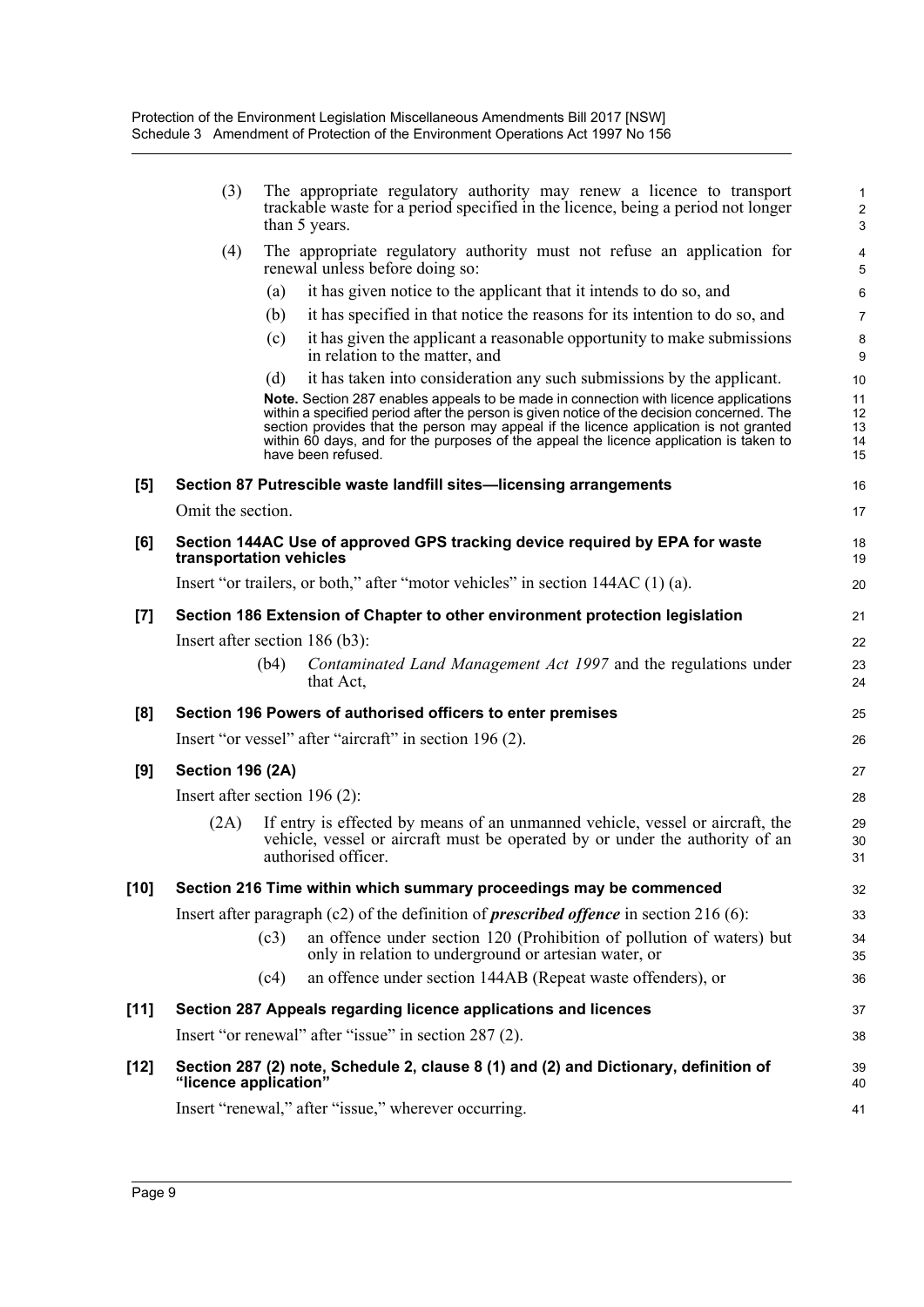Protection of the Environment Legislation Miscellaneous Amendments Bill 2017 [NSW] Schedule 3 Amendment of Protection of the Environment Operations Act 1997 No 156

| $[13]$ |             | <b>Section 308 Public register</b>                                                                                                                                                                                | $\mathbf{1}$              |  |
|--------|-------------|-------------------------------------------------------------------------------------------------------------------------------------------------------------------------------------------------------------------|---------------------------|--|
|        |             | Insert ", other than an application for the renewal of a licence to transport trackable waste<br>within the meaning of section 78A," after "licence application" in section 308 (2) (a).                          | $\sqrt{2}$<br>3           |  |
| $[14]$ |             | Section 308 (2) (g1)                                                                                                                                                                                              | 4                         |  |
|        |             | Insert after section 308 $(2)$ (g):                                                                                                                                                                               | 5                         |  |
|        |             | in the case of the EPA—the date of each notice of review of a licence<br>(g1)<br>published in accordance with section 78 (2),                                                                                     | $\,6\,$<br>$\overline{7}$ |  |
| $[15]$ |             | <b>Schedule 2 Regulation-making powers</b>                                                                                                                                                                        | 8                         |  |
|        |             | Insert ", for renewal of a licence" after "application for a licence" in clause 9 (4).                                                                                                                            | 9                         |  |
| $[16]$ |             | Schedule 5 Savings, transitional and other provisions                                                                                                                                                             | 10                        |  |
|        |             | Insert at the end of the Schedule, with appropriate Part and clause numbering:                                                                                                                                    | 11                        |  |
|        | <b>Part</b> | <b>Provisions consequent on enactment of Protection</b><br>of the Environment Legislation Miscellaneous<br><b>Amendments Act 2017</b>                                                                             | 12<br>13<br>14            |  |
|        |             | <b>Definition</b>                                                                                                                                                                                                 |                           |  |
|        |             | In this Part:                                                                                                                                                                                                     | 16                        |  |
|        |             | <b>amending</b> Act means the Protection of the Environment Legislation<br>Miscellaneous Amendments Act 2017.                                                                                                     | 17<br>18                  |  |
|        |             | Licences to transport trackable waste                                                                                                                                                                             | 19                        |  |
|        | (1)         | A licence to transport trackable waste that was issued before the<br>commencement of Part 3.6A of this Act, as inserted by the amending Act,<br>expires:                                                          | 20<br>21<br>22            |  |
|        |             | if both a licence to transport trackable waste and a dangerous goods<br>(a)<br>vehicle licence are in force in respect of the same motor vehicle:                                                                 | 23<br>24                  |  |
|        |             | at the end of the licence fee period that comes to an end<br>(i)<br>immediately following the commencement of Part 3.6A, or                                                                                       | 25<br>26                  |  |
|        |             | on the date specified in the dangerous goods vehicle licence,<br>(i)                                                                                                                                              | 27                        |  |
|        |             | whichever is the later, or                                                                                                                                                                                        | 28                        |  |
|        |             | in all other cases—at the end of the licence fee period that comes to an<br>(b)<br>end immediately following the commencement of Part 3.6A.                                                                       | 29<br>30                  |  |
|        | (2)         | In this clause:                                                                                                                                                                                                   | 31                        |  |
|        |             | <i>dangerous goods vehicle licence</i> means a licence for a road vehicle to<br>transport dangerous goods issued under Division 4 of Part 18 of the<br>Dangerous Goods (Road and Rail Transport) Regulation 2014. | 32<br>33<br>34            |  |
|        |             | <i>licence fee period</i> means each period of 12 months commencing from the<br>issue of a licence to transport trackable waste.                                                                                  | 35<br>36                  |  |
|        |             | <i>licence to transport trackable waste</i> means a licence to carry out any<br>scheduled activity that involves the transportation of trackable waste.                                                           | 37<br>38                  |  |
|        |             | Putrescible waste landfill sites-supervisory licences                                                                                                                                                             | 39                        |  |
|        |             | A supervisory licence held under section 87 immediately before the repeal of<br>that section by the amending Act ceases to be in force on the repeal of that<br>section.                                          | 40<br>41<br>42            |  |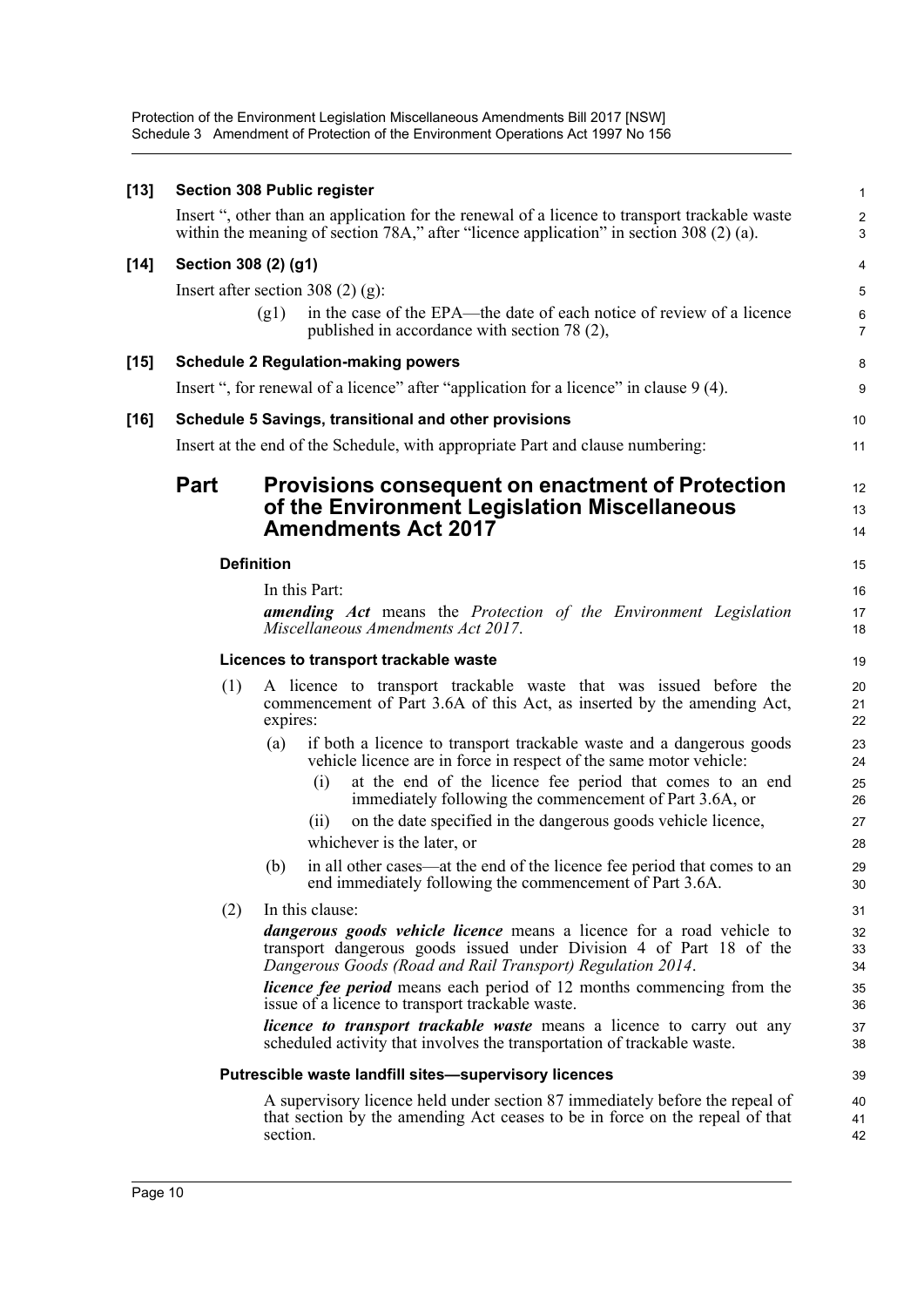#### **Time limits for prosecutions**

The amendment to section 216 (6) by the amending Act extends to offences under section 120 or 144AB that are alleged to have been committed before the date of commencement of the amendment, but only if proceedings for the offence could have been commenced on that date.

6

### **[17] Dictionary**

 $[18]$ 

| Insert in alphabetical order:                                                                    |        |
|--------------------------------------------------------------------------------------------------|--------|
| <i>aircraft</i> includes a remotely piloted aircraft, an unmanned aircraft system or a<br>drone. | 8<br>9 |
| <b>Dictionary</b>                                                                                | 10     |
| Insert in alphabetical order:                                                                    | 11     |
| <i>trailer</i> has the same meaning as in the <i>Road Transport Act 2013</i> .                   | 12     |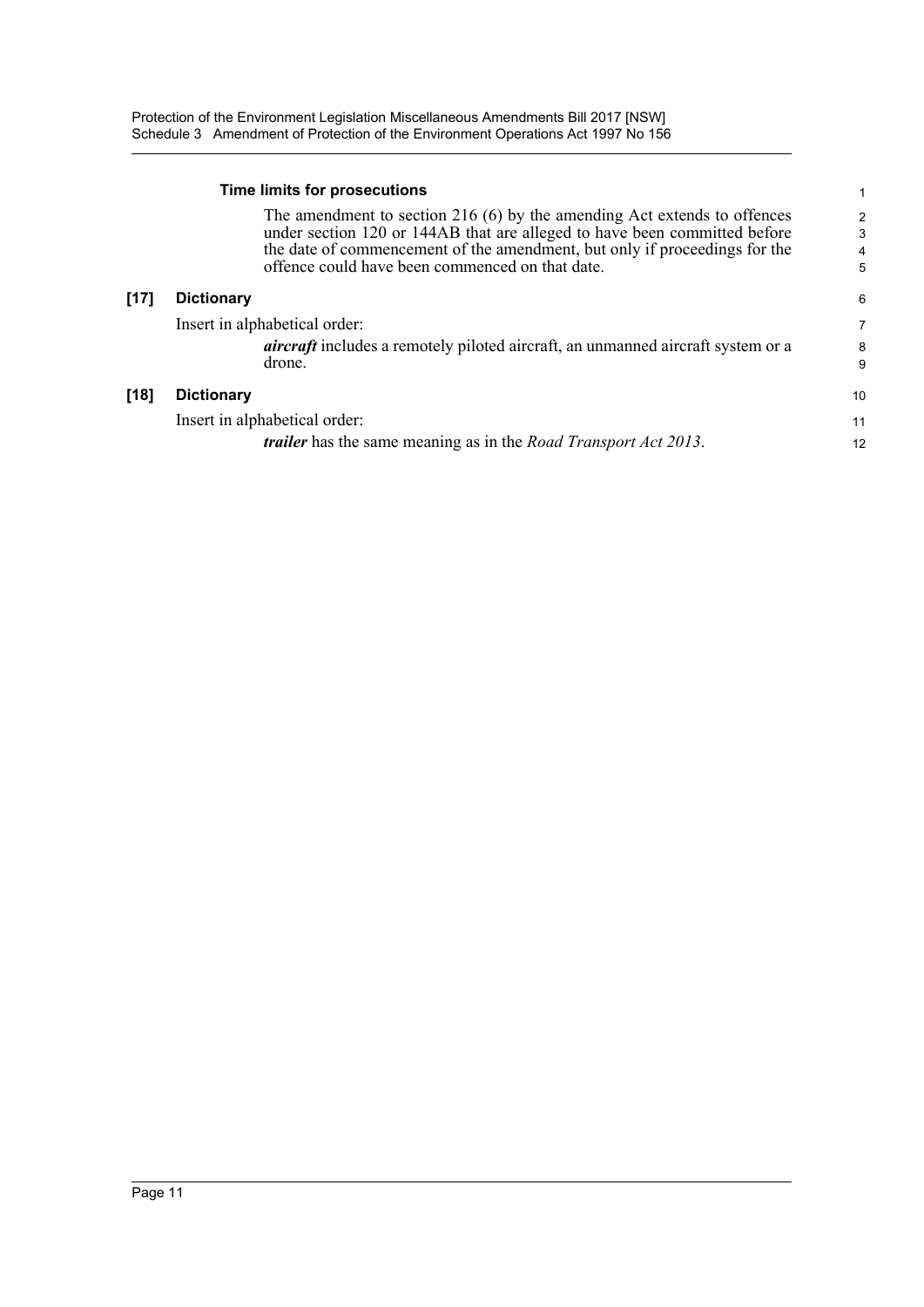<span id="page-17-0"></span>

|       | <b>Schedule 4</b> |                                            |     | <b>Amendment of Radiation Control Act 1990 No 13</b>                                                                                                                                                             | $\mathbf{1}$        |  |  |  |
|-------|-------------------|--------------------------------------------|-----|------------------------------------------------------------------------------------------------------------------------------------------------------------------------------------------------------------------|---------------------|--|--|--|
| [1]   |                   |                                            |     | Sections 13 (2) (b), 18 (6) and 24A (3)                                                                                                                                                                          | $\overline{2}$      |  |  |  |
|       |                   |                                            |     | Omit "District Court" wherever occurring. Insert instead "Land and Environment Court".                                                                                                                           | 3                   |  |  |  |
| [2]   |                   | <b>Section 25 Proceedings for offences</b> |     |                                                                                                                                                                                                                  |                     |  |  |  |
|       |                   |                                            |     | Omit section $25(1)$ and $(2)$ . Insert instead:                                                                                                                                                                 | 5                   |  |  |  |
|       |                   | (1)                                        |     | Proceedings for an offence against this Act or the regulations are to be<br>disposed of summarily:                                                                                                               | 6<br>$\overline{7}$ |  |  |  |
|       |                   |                                            | (a) | by the Local Court, or                                                                                                                                                                                           | 8                   |  |  |  |
|       |                   |                                            | (b) | by the Land and Environment Court in its summary jurisdiction.                                                                                                                                                   | 9                   |  |  |  |
|       |                   | (2)                                        |     | Proceedings may be taken and prosecuted only by the Authority or a person<br>acting with the authority of the Authority.                                                                                         | 10<br>11            |  |  |  |
| $[3]$ |                   | <b>Section 25 (3)</b>                      |     |                                                                                                                                                                                                                  | 12                  |  |  |  |
|       |                   |                                            |     | Omit "100". Insert instead "200".                                                                                                                                                                                | 13                  |  |  |  |
| [4]   |                   | <b>Section 25 (4)</b>                      |     |                                                                                                                                                                                                                  | 14                  |  |  |  |
|       |                   |                                            |     | Omit the subsection. Insert instead:                                                                                                                                                                             | 15                  |  |  |  |
|       |                   | (4)                                        |     | In proceedings for an offence, an authority to prosecute purporting to have<br>been signed by the Chairperson of the Authority is evidence of that authority<br>without proof of the signature of the Authority. | 16<br>17<br>18      |  |  |  |
| [5]   |                   | <b>Section 25 (5)</b>                      |     |                                                                                                                                                                                                                  | 19                  |  |  |  |
|       |                   |                                            |     | Omit "12 months". Insert instead "2 years".                                                                                                                                                                      | 20                  |  |  |  |
| [6]   |                   |                                            |     | <b>Section 25A Penalty notices</b>                                                                                                                                                                               | 21                  |  |  |  |
|       |                   |                                            |     | Omit section 25A (8). Insert instead:                                                                                                                                                                            | 22                  |  |  |  |
|       |                   | (8)                                        |     | The amount of a penalty prescribed under this section for an offence is not to<br>exceed the maximum amount of penalty that could be imposed for the offence<br>by a court.                                      | 23<br>24<br>25      |  |  |  |
| $[7]$ |                   |                                            |     | Sections 25B (1) and 27 (3)                                                                                                                                                                                      | 26                  |  |  |  |
|       |                   |                                            |     | Omit "Supreme Court" wherever occurring. Insert instead "Land and Environment Court".                                                                                                                            | 27                  |  |  |  |
| [8]   |                   | <b>Section 36A</b>                         |     |                                                                                                                                                                                                                  | 28                  |  |  |  |
|       |                   |                                            |     | Omit the section. Insert instead:                                                                                                                                                                                | 29                  |  |  |  |
|       | 36A               |                                            |     | <b>Appeals to Land and Environment Court</b>                                                                                                                                                                     | 30                  |  |  |  |
|       |                   | (1)                                        |     | A person may appeal to the Land and Environment Court against a decision of<br>the Authority:                                                                                                                    | 31<br>32            |  |  |  |
|       |                   |                                            | (a) | to refuse to grant the person a licence or accreditation, or                                                                                                                                                     | 33                  |  |  |  |
|       |                   |                                            | (b) | to impose conditions on, or vary, or vary the conditions of, a licence or<br>accreditation granted to the person, or                                                                                             | 34<br>35            |  |  |  |
|       |                   |                                            | (c) | to refuse to vary a licence or accreditation granted to the person, or                                                                                                                                           | 36                  |  |  |  |
|       |                   |                                            | (d) | to suspend or cancel a licence or accreditation held by the person, or                                                                                                                                           | 37                  |  |  |  |
|       |                   |                                            | (e) | to refuse to approve the surrender of a licence or accreditation held by<br>the person, or                                                                                                                       | 38<br>39            |  |  |  |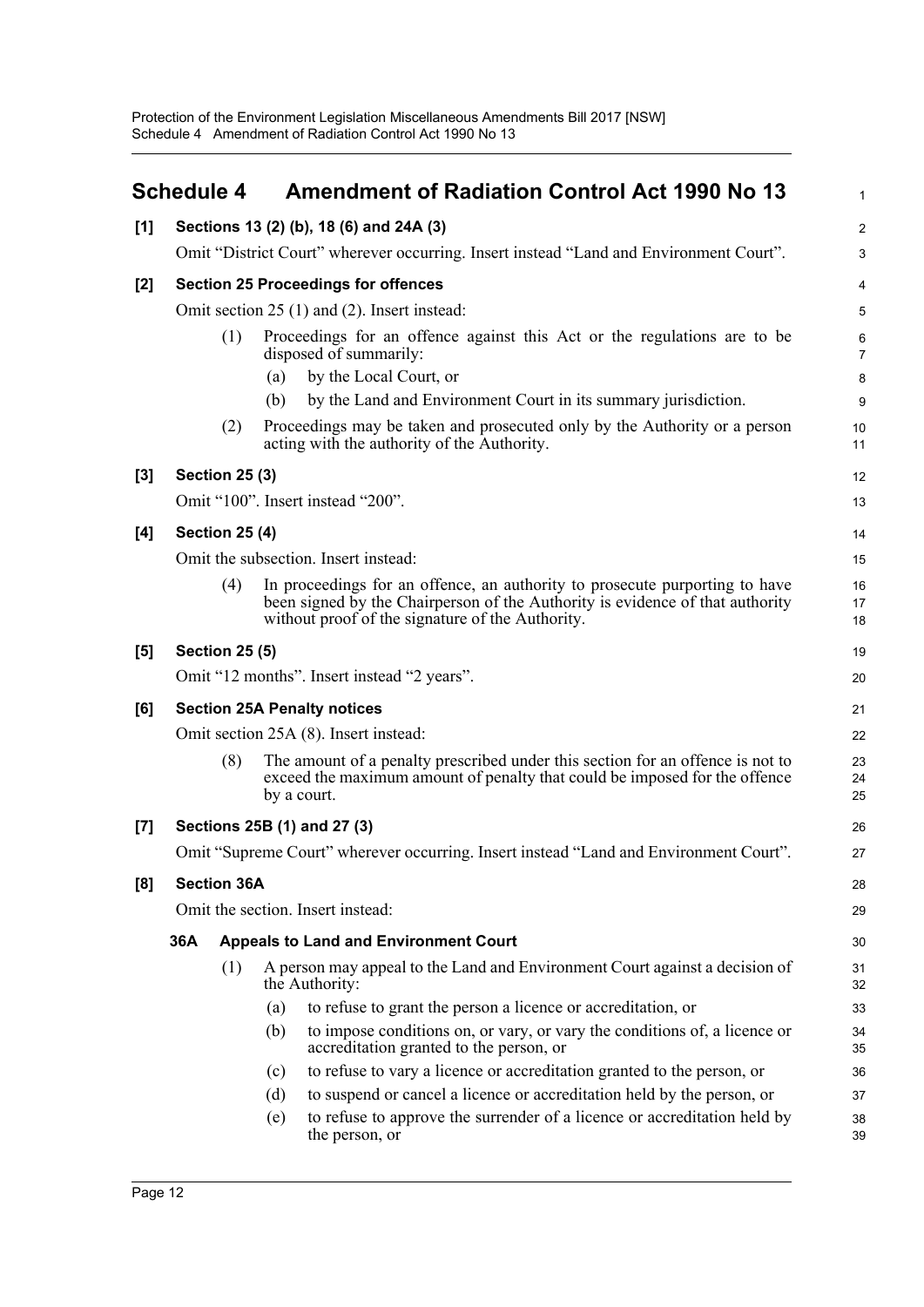|     |                   | (f)<br>to impose a condition on the suspension, cancellation or surrender of a<br>licence or accreditation held by the person, or                                                                                                                                                                                                                                                                                                                           | $\mathbf{1}$<br>2                |
|-----|-------------------|-------------------------------------------------------------------------------------------------------------------------------------------------------------------------------------------------------------------------------------------------------------------------------------------------------------------------------------------------------------------------------------------------------------------------------------------------------------|----------------------------------|
|     |                   | to call on or use any financial assurance provided by the person.<br>(g)                                                                                                                                                                                                                                                                                                                                                                                    | 3                                |
|     | (2)               | The appeal is to be made in accordance with the rules of the Land and<br>Environment Court, but may not be made more than 28 days after the date on<br>which the person is given notice of the decision.                                                                                                                                                                                                                                                    | $\overline{4}$<br>5<br>6         |
|     | (3)               | The lodging of an appeal (other than an appeal against a decision of the<br>Authority to suspend or cancel a licence or accreditation) does not operate to<br>stay action on the decision appealed against, except to the extent that the Land<br>and Environment Court otherwise directs.                                                                                                                                                                  | $\overline{7}$<br>8<br>9<br>10   |
|     | (4)               | If the Land and Environment Court directs that a decision under appeal is<br>stayed, the decision does not operate until the stay ceases to have effect or the<br>Land and Environment Court confirms the decision or the appeal is<br>withdrawn, whichever first occurs.                                                                                                                                                                                   | 11<br>12<br>13<br>14             |
|     | (5)               | The appeal is to be by way of a new hearing and new evidence can be given<br>on the appeal.                                                                                                                                                                                                                                                                                                                                                                 | 15<br>16                         |
|     | (6)               | The decision of the Land and Environment Court on the appeal is final and is<br>to be given effect to by the Authority.                                                                                                                                                                                                                                                                                                                                     | 17<br>18                         |
| [9] |                   | <b>Schedule 2 Savings and transitional provisions</b>                                                                                                                                                                                                                                                                                                                                                                                                       | 19                               |
|     |                   | Insert at the end of the Schedule, with appropriate Part and clause numbering:                                                                                                                                                                                                                                                                                                                                                                              | 20                               |
|     |                   |                                                                                                                                                                                                                                                                                                                                                                                                                                                             |                                  |
|     | <b>Part</b>       | <b>Provisions consequent on enactment of Protection</b><br>of the Environment Legislation Miscellaneous                                                                                                                                                                                                                                                                                                                                                     | 21                               |
|     |                   | <b>Amendments Act 2017</b>                                                                                                                                                                                                                                                                                                                                                                                                                                  | 22<br>23                         |
|     |                   |                                                                                                                                                                                                                                                                                                                                                                                                                                                             |                                  |
|     | <b>Definition</b> |                                                                                                                                                                                                                                                                                                                                                                                                                                                             | 24                               |
|     |                   | In this Part:<br><b>amending</b> Act means the Protection of the Environment Legislation<br>Miscellaneous Amendments Act 2017.                                                                                                                                                                                                                                                                                                                              | 25<br>26<br>27                   |
|     |                   | <b>Pending proceedings</b>                                                                                                                                                                                                                                                                                                                                                                                                                                  | 28                               |
|     | (1)               | Proceedings for offences under this Act or the regulations, or for an order to<br>remedy or restrain a breach of this Act or the regulations, before the Supreme<br>Court that were instituted before the amendments made to section 25 or 25B<br>by the amending Act that had not been finally determined by the Supreme<br>Court at the date of the commencement of the amending Act are to be<br>determined as if the amending Act had not been enacted. | 29<br>30<br>31<br>32<br>33<br>34 |
|     | (2)               | Appeals to the District Court against decisions of the Authority that were<br>instituted before the substitution of section 36A by the amending Act that had<br>not been finally determined by the District Court at the date of the<br>commencement of the amending Act are to be determined as if the amending<br>Act had not been enacted.                                                                                                               | 35<br>36<br>37<br>38<br>39       |
|     | (3)               | Accordingly, any rules, regulations or other law that would have been<br>applicable to the proceedings before the commencement of the amending Act<br>continue to apply to the proceedings as if the amending Act had not been                                                                                                                                                                                                                              | 40<br>41<br>42                   |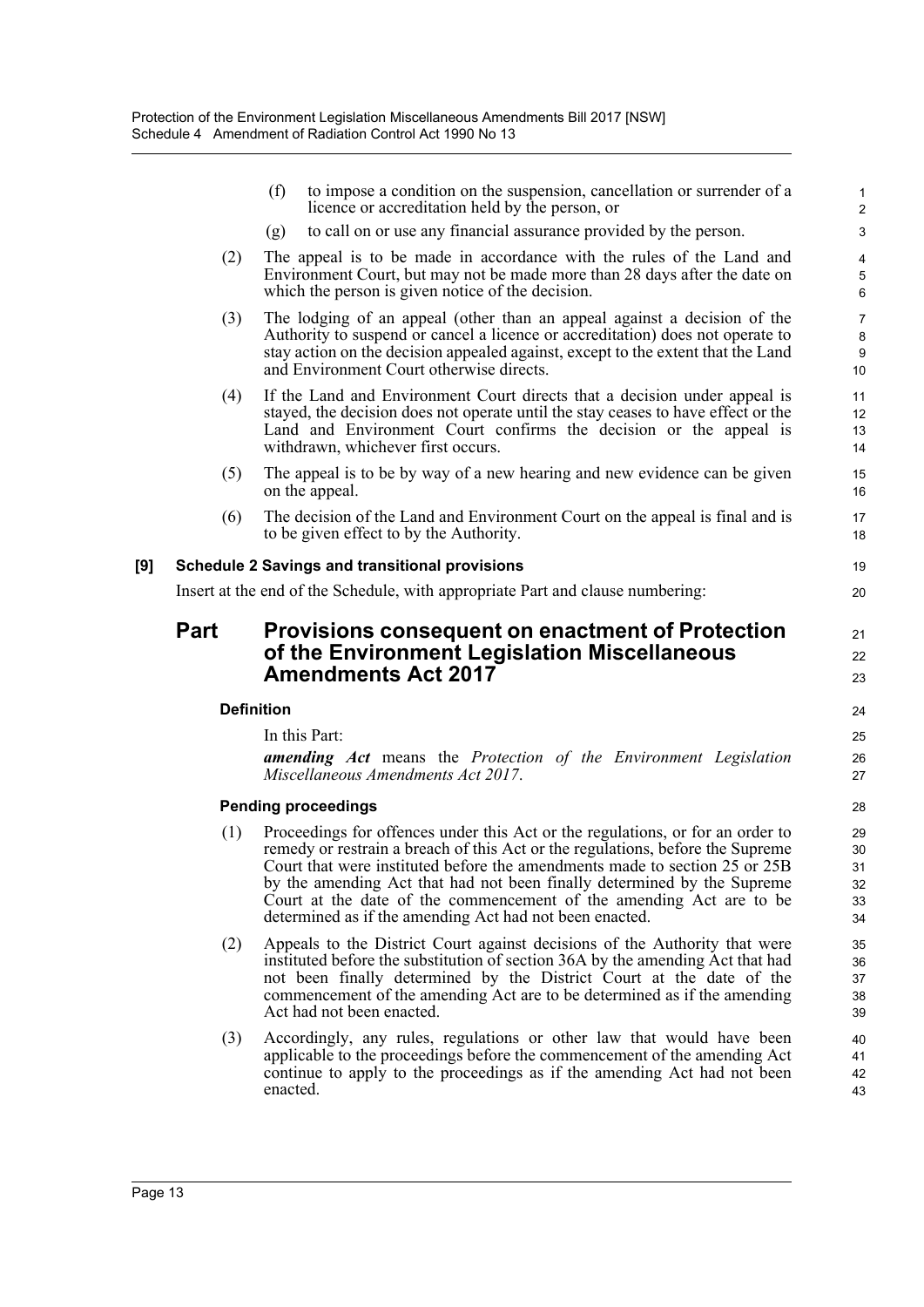#### **Time limits for prosecutions**

The amendment to section 25 (5) by the amending Act extends to offences under this Act or the regulations that are alleged to have been committed before the date of commencement of the amendment, but only if proceedings for the offence could have been commenced on that date.

#### **Maximum penalty for penalty notice offences for existing offences**

The substitution of section 25A (8) by the amending Act does not apply to an offence committed under this Act or the regulations before the commencement of that substitution.

1 2 3